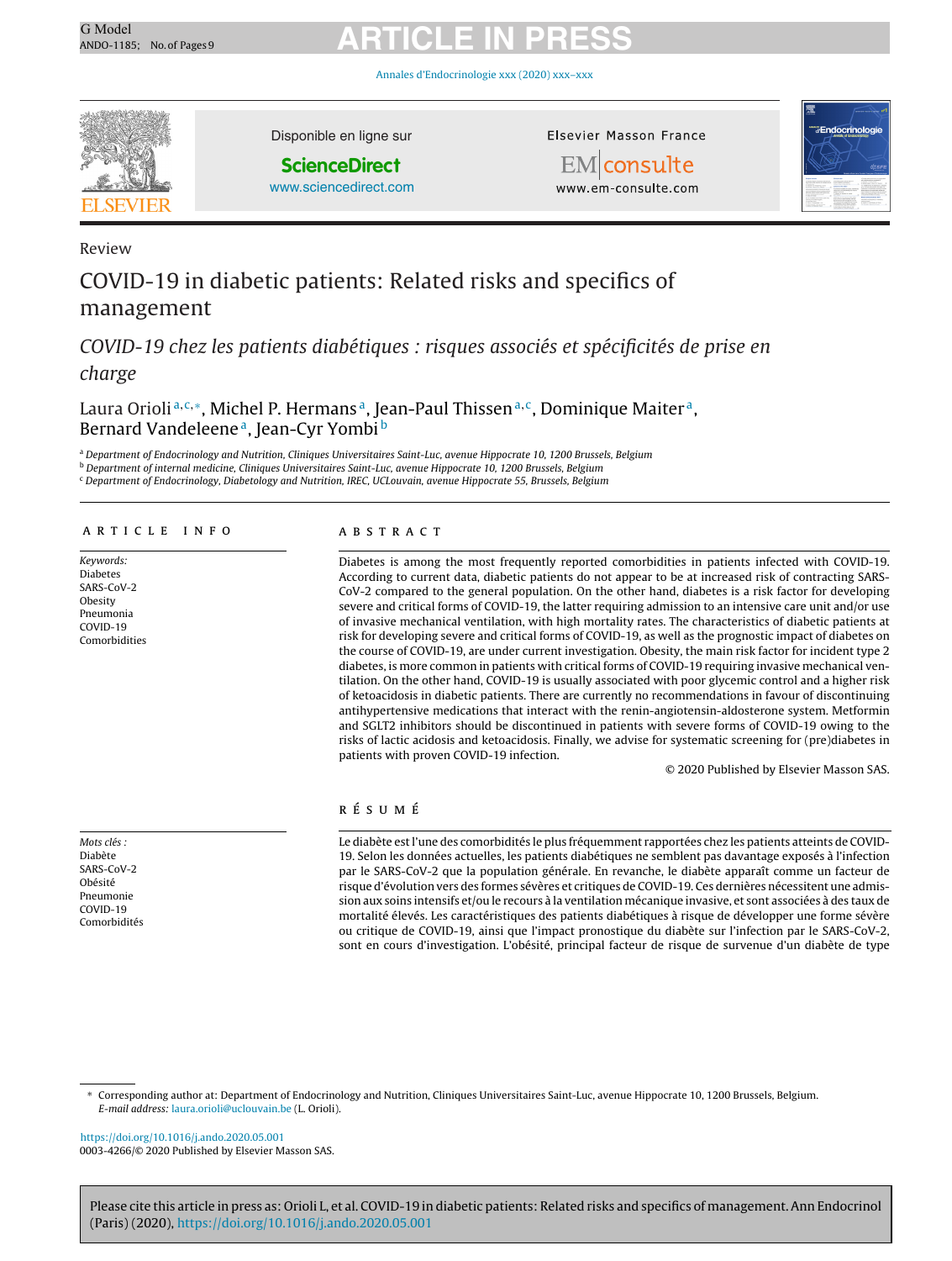2 L. Orioli et al. / Annales d'Endocrinologie xxx (2020) xxx–xxx

2, est plus fréquente chez les patients atteints de formes critiques requérant un support ventilatoire invasif. D'autre part, le COVID-19 péjore l'équilibre glycémique et favorise la survenue de complications métaboliques telles que l'acidocétose. Au moment de la rédaction de cet article, il n'existe pas de recommandations prônant l'interruption des médications anti-hypertensives qui interagissent avec le système rénine-angiotensine-aldostérone. En raison de leurs risques respectifs d'acidose lactique et d'acidocétose, la metformine et les inhibiteurs du SGLT2 seront interrompus dans les formes sévères de COVID-19. Enfin, nous conseillons un dépistage systématique du (pré)diabète chez les patients présentant une infection par le SARS-CoV-2 démontrée.

© 2020 Publié par Elsevier Masson SAS.

### **1. Introduction**

The pandemic of novel "Coronavirus disease 2019" (COVID-19) challenges both patients and caregivers to ensure continuity of care and to prevent the risks related to various pre-existing chronic conditions. In Belgium, more than half a million people are diagnosed with diabetes mellitus, mostly with type 2 diabetes (T2DM), and at least 20% of them are older than 65 years  $[1-3]$ . In France, diabetes affects more than 3 million people, mostly as T2DM, 25% of whom are older than 75 years  $[2,4]$ . Furthermore, according to the International Diabetes Federation (IDF), half of all people with T2DM worldwide ignore their condition [\[3\].](#page-6-0)

In December 2019, a new betacoronavirus causing acute respiratory syndrome emerged from Wuhan in China. Since then, gene sequencing of samples taken from the lower respiratory tract of infected patients has made it possible to characterise this new virus, called Severe Acute Respiratory Syndrome Coronavirus 2 (SARS-CoV-2). The disease was given the abridged name COVID-19 by the World Health Organisation (WHO) in February 2020. On March 12, 2020, the WHO declared COVID-19 as a pandemic. The latter has already caused more than 260,000 deaths worldwide [\[5\].](#page-6-0) Two-thirds of which were reported from Europe, where France and Belgium are among the most affected countries, with respectively more than 137,000 and 50,000 cases detected and 25,809 and 8339 deaths on May 7, 2020, with total populations reaching 67 and 11.5 million people, respectively [\[5,6\].](#page-6-0)

Coronaviruses are enveloped positive-sense, single-stranded RNAviruses belonging to theCoronaviridae family (subfamilyCoronavirinae, order Nidovirales) including 4 genera ( $\alpha$ ,  $\beta$ ,  $\gamma$  and  $\delta$ ) [\[7\].](#page-6-0) Most known coronaviruses originate in bats and rodents, as well as in avian species. Six among them are known to cause infections in humans, including the emerging ones, SARS-CoV and MERS-CoV (Middle East Respiratory Syndrome coronavirus), both at the origin of large outbreaks in 2002–2003 and 2012, respectively [\[7\].](#page-6-0) Coronaviruses usually cause mild infections in humans, manifesting as a self-limiting flu-like syndrome whenever the infection is not asymptomatic [\[7\].](#page-6-0) However, three emerging coronaviruses (SARS-CoV, MERS-CoV and SARS-CoV-2) are responsible for severe pneumonia requiring hospitalisation and/or admission to an intensive care unit (ICU) and/or use of invasive mechanical ventilation (IMV), with high mortality rates  $[8]$ . The mortality rates of the two SARS (2002–2003) and MERS (2012) epidemics reached 10% and 37%, respectively [\[9\].](#page-7-0)

Owing to the health emergency, knowledge about COVID-19 is growing rapidly. Diabetes is among the most frequently reported comorbidities in patients infected with COVID-19. The characteristics of diabetic patients at risk for developing severe and critical forms of COVID-19, as well as the prognostic impact of diabetes on the course of COVID-19, are under investigation. Pending for the results of these dedicated studies, this article summarises current data on the clinical presentation and risks of COVID-19 in diabetic patients. We also provide some recommendations for the management of diabetic patients with COVID-19.

#### 1.1. Are diabetic patients more at risk of contracting COVID-19?

Testing conditions for diagnosing COVID-19 infection depend on national policies and capacities. They have changed over time in various countries including Belgium, making comparisons between available data difficult. Initially, shortage of test reagents prompted Belgian authorities to limit testing to suspected cases of acute infection requiring hospitalisation. RT-qPCR testing has now been extended to symptomatic caregivers and residents of nursing homes since April 10, 2020, and to any possible case defined by compatible symptoms since May 4, 2020 [\[6\].](#page-6-0) Moreover, local procedures have recently included a category of "radiologically confirmed" cases based on suggestive CT-scans  $[6]$ . Data released by Sciensano, the Belgian Institute for Health, should thus be interpreted cautiously, according to these limitations in screening and diagnostic procedures. In France, diagnostic testing has been more broadly performed in any symptomatic individual among the caregivers, the elderly, patients with comorbidities and/or patients with respiratory difficulties, as well as hospitalised patients since the epidemic was declared  $[10]$ . In April 2020, screening campaigns targeting the elderly people with disabilities as well as their caregivers were also performed. Testing should next be extended to any symptomatic person and their close contacts [\[10\].](#page-7-0)

In Belgium, comorbidities have been reported only from hospitalised patients most of whom had severe or critical forms of COVID-19 [\[6\].](#page-6-0) In these patients, the mean prevalence of preexisting diabetes reached 21.1% on April 30, 2020 ([Table](#page-2-0) 1). This figure is more than 3-fold higher than the 6% prevalence found in the general adult population (aged  $\geq$  15 years), reported by both the latest national Health Survey carried out in 2018 [\[1\]](#page-6-0) and the IDF in 2016 [\[3\].](#page-6-0) As expected, the prevalence of diabetes in patients with COVID-19 rises with age but remains higher than that of the 2018 Health Survey [\(Table](#page-2-0) 1).

Chinese, Italian and American studies also showed that diabetes is among the most frequently reported comorbidities in patients infected with COVID-19, with a prevalence ranging from 3 to 25% in non-critical forms of the infection  $[11-16]$ . In meta-analyses of Chinese studies, the mean prevalence of diabetes among patients with COVID-19 reached 8 to 10% [\[17,18\].](#page-7-0) In Europe, an Italian team from Padua reported a prevalence of 8.9% in hospitalised patients with COVID-19 [\[17\].](#page-7-0) These results are comparable to those usually observed in the general population of these regions  $[2]$ , which would suggest that diabetic patients are not at increased risk of contracting COVID-19.

Although diabetic patients are considered at higher risk of contracting infections, recent studies have shown that these are mainly fungal and bacterial, particularly soft tissue infections, urinary tract infections and community acquired pneumonia (including pneumococcal pneumonia) [\[19\].](#page-7-0) Viral infections, such as seasonal flu, are as frequent in diabetics as in the general population, although diabetes is a risk factor for developing severe or critical forms of these infections [\[20,21\].](#page-7-0)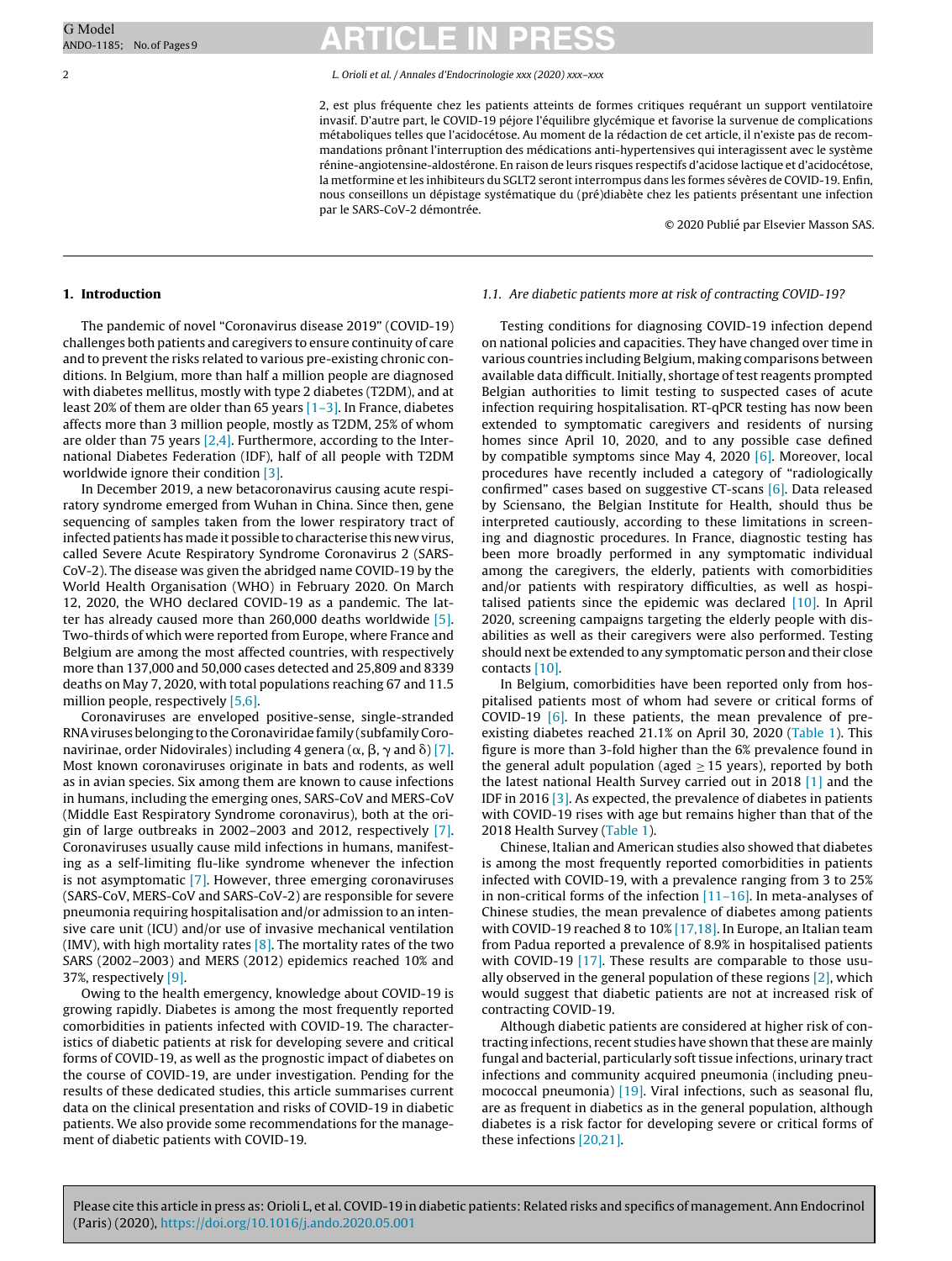#### L. Orioli et al. / Annales d'Endocrinologie xxx (2020) xxx–xxx 3

#### <span id="page-2-0"></span>**Table 1**

Preexisting comorbidities in hospitalised patients with COVID-19 according to age, with a given patient liable to have multiple comorbidities. Data source: Weekly report released by Sciensano on April 30, 2020 including 11,018 patients from February 29 to April 26, 2020 [\[6\].](#page-6-0)

| Age                             | $<$ 15 (n = 160) | $16-44(n=1029)$ | $45-64(n=3207)$ | $65(n=6547)$ | Total $(n = 11,018)$ | 2018 Health Survey <sup>a</sup><br>$[1]$ (n = 10,000) |
|---------------------------------|------------------|-----------------|-----------------|--------------|----------------------|-------------------------------------------------------|
| Comorbidities                   | (%)              | (%)             | (%)             | (%)          | (%)                  | (%)                                                   |
| Cardiovascular disease          | 1.3              | 3.5             | 15.3            | 46.7         | 32.9                 | $8\%$                                                 |
| Hypertension                    | 0.6              | 7.4             | 26.9            | 49.8         | 38.5                 | 18%                                                   |
| <b>Diabetes</b>                 | 0.6              | 7.1             | 16.2            | 26.3         | 21.2                 | 6%                                                    |
| Obesity                         | 3.6              | 9.8             | 13.2            | 9.0          | 10.1                 | 16%                                                   |
| Chronic pulmonary disease       | 1.3              | 6.1             | 12.2            | 17.4         | 14.5                 | $10\%$                                                |
| Chronic kidney disease          | 0.6              | 2.4             | 4.8             | 17.3         | 12.1                 | <b>NR</b>                                             |
| Cognitive impairment            | 1.3              | 2.3             | 3.1             | 16.1         | 10.8                 | <b>NR</b>                                             |
| Chronic neurological disease    | 1.3              | 2.6             | 5.5             | 10.6         | 8.2                  | $1.4%^{d}$                                            |
| Immunodepression, including HIV | 2.5              | 3.6             | 3.6             | 2.2          | 2.7                  | <b>NR</b>                                             |
| Chronic liver disease           | 1.3              | 1.2             | 2.8             | 2.3          | 2.3                  | <b>NR</b>                                             |
| Solid cancer                    | 1.3              | 1.1             | 5.3             | 10.6         | 8.0                  | 2.4%                                                  |
| Malignant hemopathies           | 1.3              | 0.5             | 1.5             | 2.2          | 1.8                  |                                                       |
| None of the above               | 87.5             | 72.8            | 44.0            | 12.0         | 28.1                 | 71%                                                   |

Detailed clinical data were available in these 11,018 patients who represent 75% of all the patients hospitalised with COVID-19 in Belgium. Data on age were missing in 75 patients. NR: non-reported; HIV: human immunodeficiency virus.

<sup>a</sup> Chronic diseases in the last 12 months.

<sup>b</sup> Includes myocardial infarction, coronary heart disease, other serious heart disease, stroke, narrowing of abdominal and lower limbs arteries.

<sup>c</sup> Includes asthma and chronic obstructive pulmonary disease.

<sup>d</sup> Includes Parkinson's disease and epilepsy.

#### 1.2. Is diabetes a risk factor of developing severe forms of COVID-19?

Regarding viral infections, a recent study showed that diabetes was a risk factor for developing severe and critical pneumonia due to influenza A [\[21\].](#page-7-0) The epidemics of SARS and MERS have also shown that diabetic patients and, more broadly, patients with comorbidities such as hypertension, cardiovascular disease and obesity, are at increased risk for developing severe and fatal forms of coronavirus pneumonia [\[9\].](#page-7-0)

Regarding COVID-19, it seems already well established that diabetes represents a risk factor or a risk marker for developing severe and critical forms of the infection  $[18]$ . Severity criteria, defined by the Chinese National Health Committee, include tachypnea (respiratory rate  $\geq 30$ /minute), oxygen saturation  $\leq 93\%$  at rest, and/or an oxygenation index  $\leq$  300 mmHg and/or lung infiltrates > 50% developing over 24–48 hours. Severe forms require supportive therapy with oxygen, while critical forms include the onset of ARDS (Acute Respiratory Distress Syndrome), shock, and/or multi-organ failure, all requiring admission to an ICU and invasive procedures. These severe and critical forms of COVID-19 are more frequent in elderly patients (> 60 years) with one or more underlying chronic conditions [\[8,11–16,22–26\].](#page-6-0) Beside diabetes, hypertension and cardiovascular disease are the most frequently reported comorbidities ([Table](#page-3-0) 2) [\[27\].](#page-7-0)

While the prevalence of diabetes among patients with COVID-19 varies from one study to another, reaching that of the general population in certain studies, there are twice as many diabetic patients among those who progress to a severe form of the infection or die from it [\[17,18\].](#page-7-0) According to Chinese data, the prevalence of diabetes in patients with a critical form of COVID-19 ranges from 15 to 25%, a figure 2 to 4-fold higher than that in non-critical patients [\[22–24\].](#page-7-0) A prevalence exceeding 50% was even reported in the United States in patients admitted to ICU for a critical form of COVID-19 [\[26\].](#page-7-0) Such data are not yet available in Belgium and France.

Whereas diabetic patients seem more at risk of developing severe or critical forms of COVID-19, the respective roles of diabetes per se, chronic hyperglycemia [with glycated hemoglobin (HbA1c) as proxy], insulin deficiency and/or resistance, obesity, and other comorbidities are not yet understood. Only a single study compared the clinical presentation of COVID-19 between diabetic (with or without comorbidities) and non-diabetic patients [\[28\].](#page-7-0) This Chinese study provided some noteworthy data. First, the infection appears to present initially with milder symptoms in diabetic patients. Thus, fever was less frequent, which could delay initial diagnosis. Second, analysis of chest CT-scans revealed more severe pneumonia in patients with diabetes. Third, diabetic patients (especially those without comorbidity) had more pronounced biological abnormalities, including elevated inflammatory biomarkers [eg. C-reactive protein (CRP) and interleukin 6 (IL6)], elevated tissue enzymes [eg. lactate dehydrogenase (LDH)], and clotting abnormalities (eg. elevated D-dimer). According to the authors, these abnormalities are related to severe multi-organ damage and to a propensity to thromboembolic events, as well as to the "cytokine storm" described as an aggravating factor of COVID-19 [\[33\].](#page-7-0) Finally, lymphopenia, frequently reported as marker of poor prognosis [\[8,13,15\],](#page-6-0) was more frequent and more severe in diabetic patients. Although interesting, these data require confirmation from other studies, including data in other Caucasian and non-Caucasian populations, due to methodological limitations discussed below.

#### 1.3. Is diabetes a risk factor for COVID-19 related death?

Mortality due to COVID-19 varies from one study to another, ranging from 2 to 15% in severe forms  $[11-16]$ , to more than 20% and even 50% in critical forms [\[22–26\].](#page-7-0) In Belgium, the overall mortality ascribed to COVID-19 has been reported jointly for hospitalised and non-hospitalised patients. At the time of writing this article, the case fatality rate in Belgium reached 15% of diagnosed individuals (representing an incidence rate of 68.7/100,000 inhabitants); 45% of deaths occurred in hospitals and 55% in home care facilities [\[5,6\].](#page-6-0) Again, these figures should be interpreted with caution, according to the known limitations regarding screening and diagnostic testing as well as inclusion of suspected yet unconfirmed death cases ascribed to the virus especially in homes care facilities. By comparison, the case fatality rate reached 19% of diagnosed individuals in France (incidence rate of 37.2/100,000 individuals), 63% of deaths occurring in hospitals and 37% in home care facilities [\[5,10\].](#page-6-0) However, overall mortality due to COVID-19 is lower as all affected patients did not undergo testing. According to published data by the European Centre for Disease Prevention and Control, world-wide case fatality rate is currently 7% [\[5\]](#page-6-0) and universal screening should likely further decrease these estimates.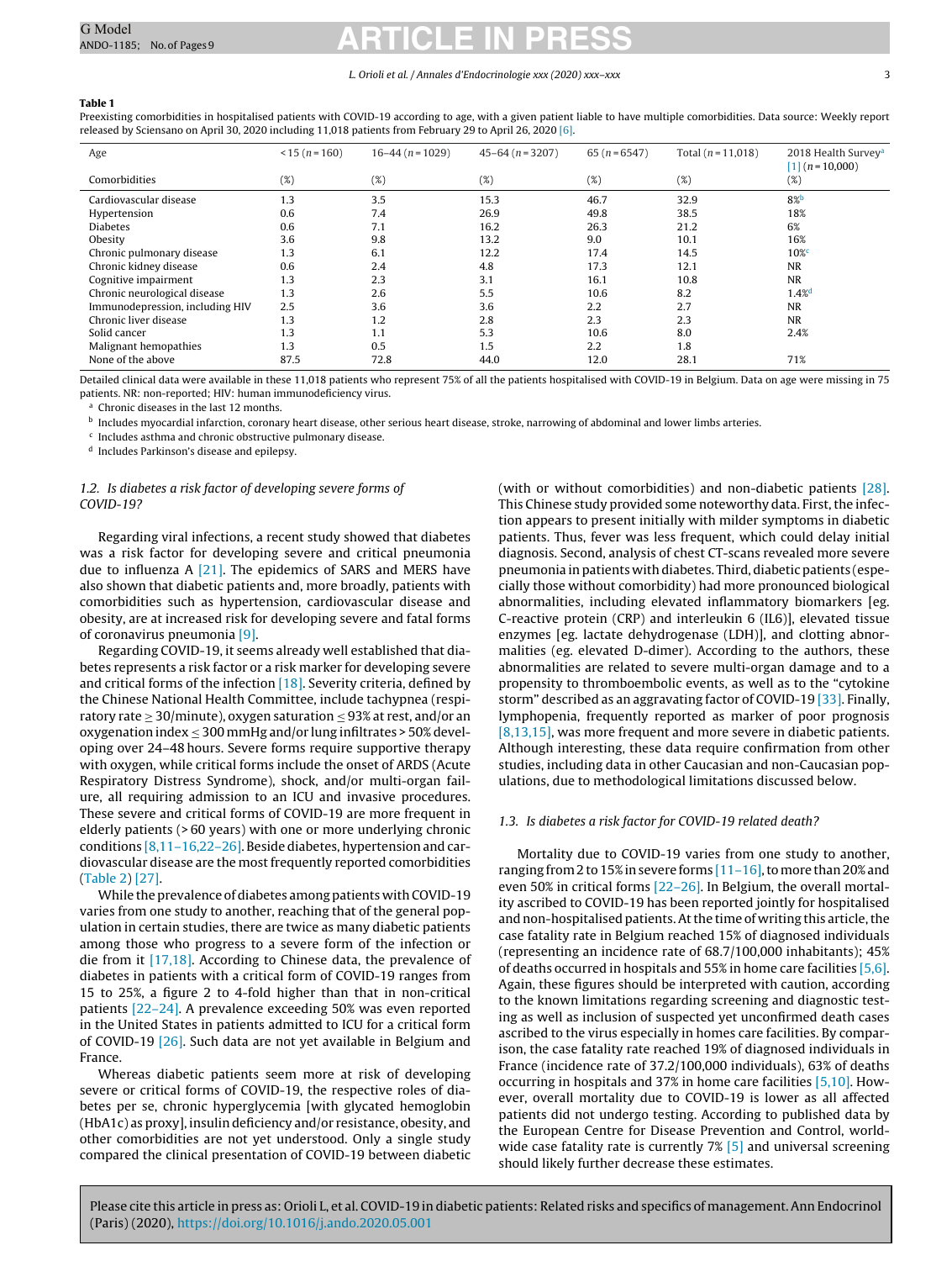#### <span id="page-3-0"></span>4 L. Orioli et al. / Annales d'Endocrinologie xxx (2020) xxx–xxx

**Table 2**

Prevalence of diabetes and other comorbidities in patients with COVID-19 (adapted from Singh AK et al. [\[27\]\).](#page-7-0)

| Country, first author            | $\boldsymbol{n}$ | Patients                         |           | Prevalence in the whole cohort (%) |           |                   |                   |            |
|----------------------------------|------------------|----------------------------------|-----------|------------------------------------|-----------|-------------------|-------------------|------------|
|                                  |                  |                                  | HT        | <b>Diabetes</b>                    | Obesity   | <b>CVD</b>        | COPD              | <b>CKD</b> |
| China                            |                  |                                  |           |                                    |           |                   |                   |            |
| Huang $[8]$                      | 41               | Critical and non-critical        | 14.6      | 19.5                               | <b>NR</b> | 15.0              | 2.4               | <b>NR</b>  |
| Wang $[11]$                      | 138              | Critical and non-critical        | 31.2      | 10.1                               | <b>NR</b> | 19.6              | 2.9               | 2.9        |
| Chen $[12]$                      | 274              | Moderate, severe and critical    | 34.0      | 17.0                               | <b>NR</b> | 8.0               | 7.0               | 1.0        |
| Zhang $[13]$                     | 140              | Severe and non-severe            | 30.0      | 12.1                               | <b>NR</b> | 8.6               | 1.4               | 1.4        |
| Wang $[14]$                      | 1012             | Non-severe, severe and critical  | 4.5       | 2.7                                | <b>NR</b> | 1.5               | <b>NR</b>         | <b>NR</b>  |
| Zhou $[15]$                      | 191              | Non-severe, severe and critical  | 30.0      | 19.0                               | <b>NR</b> | 8.0               | 3.0               | 1.0        |
| Guan $[22]$                      | 1099             | Non-severe, severe and critical* | 15.0      | 7.4                                | <b>NR</b> | 3.8               | 1.1               | 0.7        |
| Wu [23]                          | 201              | Critical and non-critical        | 19.4      | 10.9                               | <b>NR</b> | 4.0               | 2.5               | 1.0        |
| Yang $[24]$                      | 52               | Critical                         | <b>NR</b> | 17.0                               | <b>NR</b> | 23.0              | 8.0               | <b>NR</b>  |
| Guo $[28]$                       | 187              | Hospitalised with pneumonia      | 32.6      | 15.0                               | <b>NR</b> | 11.2              | 2.1               | 3.2        |
| CCDCP <sup>[29]</sup>            | 44,672           | Non-severe, severe and critical  | 12.8      | 5.3                                | <b>NR</b> | 4.2               | 2.4               | <b>NR</b>  |
| Italy                            |                  |                                  |           |                                    |           |                   |                   |            |
| Fadini [17]                      | 146              | Hospitalised                     | <b>NR</b> | 8.9                                | <b>NR</b> | <b>NR</b>         | <b>NR</b>         | <b>NR</b>  |
| Onder [30]                       | 355              | Deceased                         | <b>NR</b> | 35.5                               | <b>NR</b> | 42.5              | <b>NR</b>         | <b>NR</b>  |
| Grasseli <sup>[25]</sup>         | 1591             | Critical                         | 49.0      | 17.0                               | <b>NR</b> | 21.0              | 4.0               | 3.0        |
| COVID-19 Surveillance group [31] | 2351             | Deceased                         | 69.2      | 31.8 <sup>b</sup>                  | 11.6      | 28.2 <sup>a</sup> | 16.9              | 21.0       |
| <b>United States</b>             |                  |                                  |           |                                    |           |                   |                   |            |
| Goyal [16]                       | 393              | Critical and non-critical        | 50.1      | 25.2                               | 35.8      | 13.7              | 5.1               | <b>NR</b>  |
| Bhatraju [26]                    | 24               | Critical                         | <b>NR</b> | 58.0                               | <b>NR</b> | <b>NR</b>         | 4.00              | 21.0       |
| CDC COVID-19 response team [32]  | 7162             | Non-severe, severe and critical  | <b>NR</b> | 10.9                               | <b>NR</b> | 9.0               | 9.2               | 3.0        |
| Belgium                          |                  |                                  |           |                                    |           |                   |                   |            |
| Sciensano [6]                    | 11,018           | Hospitalised                     | 38.5      | 21.2                               | 16        | 32.9              | 14.5 <sup>c</sup> | 12.1       |

HT: hypertension; CVD: cardiovascular disease; COPD: chronic obstructive pulmonary disease; CKD: chronic kidney disease;ICU:intensive care unit;IMV:invasivemechanical ventilation; NR: non-reported; CCDCP: Chinese Centre for Disease Control and Prevention; CDC: Centres for Disease Control and Prevention. Criteria for severe infection were based either on the guideline of the Chinese National Health Committee, the WHO interim guidance or the American Thoracic Society\* guidelines for community-acquired pneumonia. Criteria of the Chinese National Health Committee include: respiratory rate ≥ 30/minute and/or pulse oximetre oxygen saturation ≤ 93% at rest and/or oxygenation index ≤ 300 mmHg and/or lung infiltrates > 50% developing over 24–48 hours. Criteria of the WHO include: respiratory rate > 30/minute and/or severe respiratory distress and/or pulse oximetre oxygen saturation ≤93% at rest. Criteria of the American Thoracic Society\* guidelines for community-acquired pneumonia include: minor criteria (≥ 3): respiratory rate > 30/minute, oxygenation index ≤ 250 mmHg, multilobar infiltrates, confusion/disorientation, uremia (blood urea nitrogen level ≥ 20 mg/dl), leukopenia (white blood cell count < 4000 cells/mL), thrombocytopenia (platelet count < 100,000/ml), hypothermia (core temperature < 36 ◦C), hypotension requiring aggressive fluid resuscitation and major criteria (≥ 1): septic shock with need for vasopressors or respiratory failure requiring mechanical ventilation. Criteria for critical infection included: admission to the ICU with respiratory failure, need for invasive, mechanical ventilation, shock, failure of organs.

<sup>a</sup> Chronic pulmonary diseases.

**b** Type 2 diabetes.

<sup>c</sup> Ischemic heart disease.

What about mortality in diabetics? According to Chinese data on more than 70,000 cases, the overall mortality linked to COVID-19 was 2.3% versus 7.3% in diabetic patients [\[29\].](#page-7-0) In addition, the prevalence of diabetes reached 20 to 30% in non-survivors, a figure up to 3-fold higher than that in surviving patients [\[17,27\].](#page-7-0) The prevalence of outcomes in diabetic patients including severe dis-ease, admission to an ICU and death are shown in [Fig.](#page-4-0) 1. Such data are not yet available in France and Belgium.

Diabetic patients clearly appear at increased risk of dying from COVID-19 [\[18\].](#page-7-0) However, the impact of diabetes per se as a prognostic risk factor or marker should be better understood, as the majority of patients with severe and critical forms of COVID-19 had multiple comorbidities also associated with increased odds for developing severe COVID-19 infection or death [\[23,27,31,34\].](#page-7-0) According to Chinese and Italian studies, most of the severely ill or deceased patients with COVID-19 had more than 2 or 3 chronic underlying diseases [\[31,34\].](#page-7-0) Guan et al. reported that the odds of severe outcomes including admission to an ICU and/or use of IMV and/or death in patients with COVID-19 were 1.79 (95% CI 1.16–2.77) among those with at least one comorbidity, and 2.59 (95%CI 1.61–4.17) among those with  $\geq$  2 comorbidities [\[34\].](#page-7-0)

In the study of Guo et al. [\[28\],](#page-7-0) diabetic patients died much more often than non-diabetic patients (10.8% versus 3.6%). However, mortality rates were similar among non-diabetic and diabetic patients with comorbidities, despite a higher prevalence of cardiovascular disease in the latter (15% versus 32%). On the other hand, diabetic patients without comorbidities died more often than non-diabetic patients (16% versus 0%), with the caveat that they were much older (median age 61 years versus 32 years). The

prognostic impact of diabetes should therefore be clarified in more robust studies taking all confounders into account.

Why would diabetes per se negatively influence the prognosis of COVID-19 infection? Diabetes and hyperglycemia were identified as factors that negatively influence the prognosis of sepsis and pneumococcal pneumonia, as well as that of SARS, MERS and H1N1 influenza [\[9\].](#page-7-0) The impact of diabetes and obesity was studied in a transgenic mouse model expressing the human DDP-4, the entry receptor of MERS-CoV [\[35\].](#page-7-0) Transgenic diabetic mice with MERS-CoV infection showed more severe viral pneumonia and lung injury characterised by delayed initiation of inflammation and slower inflammatory resolution. These findings suggest that a dysregulated immune response is the basis of increased coronaviruses infection severity in diabetics. In vitro studies showed indeed that hyperglycemia alters innate immunity, induces endothelial dysfunction and promotes a pro-coagulant state [\[19\].](#page-7-0) In vivo studies also showed that hyperglycemia prolongs the duration of the cytokine response triggered by infection in mouse models of diabetes [\[19\].](#page-7-0) Finally, in vitro hyperglycemia alters the pulmonary epithelium and promotes infection with the influenza virus [\[9\].](#page-7-0) Although the clinical relevance of these preclinical data must be confirmed, especially in the context of SARS-CoV-2 infection, they could explain the severity of the biological and radiological picture described by Guo et al. in diabetic patients with COVID-19 [\[28\].](#page-7-0)

#### 1.4. Do all diabetic patients with COVID-19 have the same risks?

From a diabetologist's point of view, the studies published to date did not provide data on the type and duration of diabetes,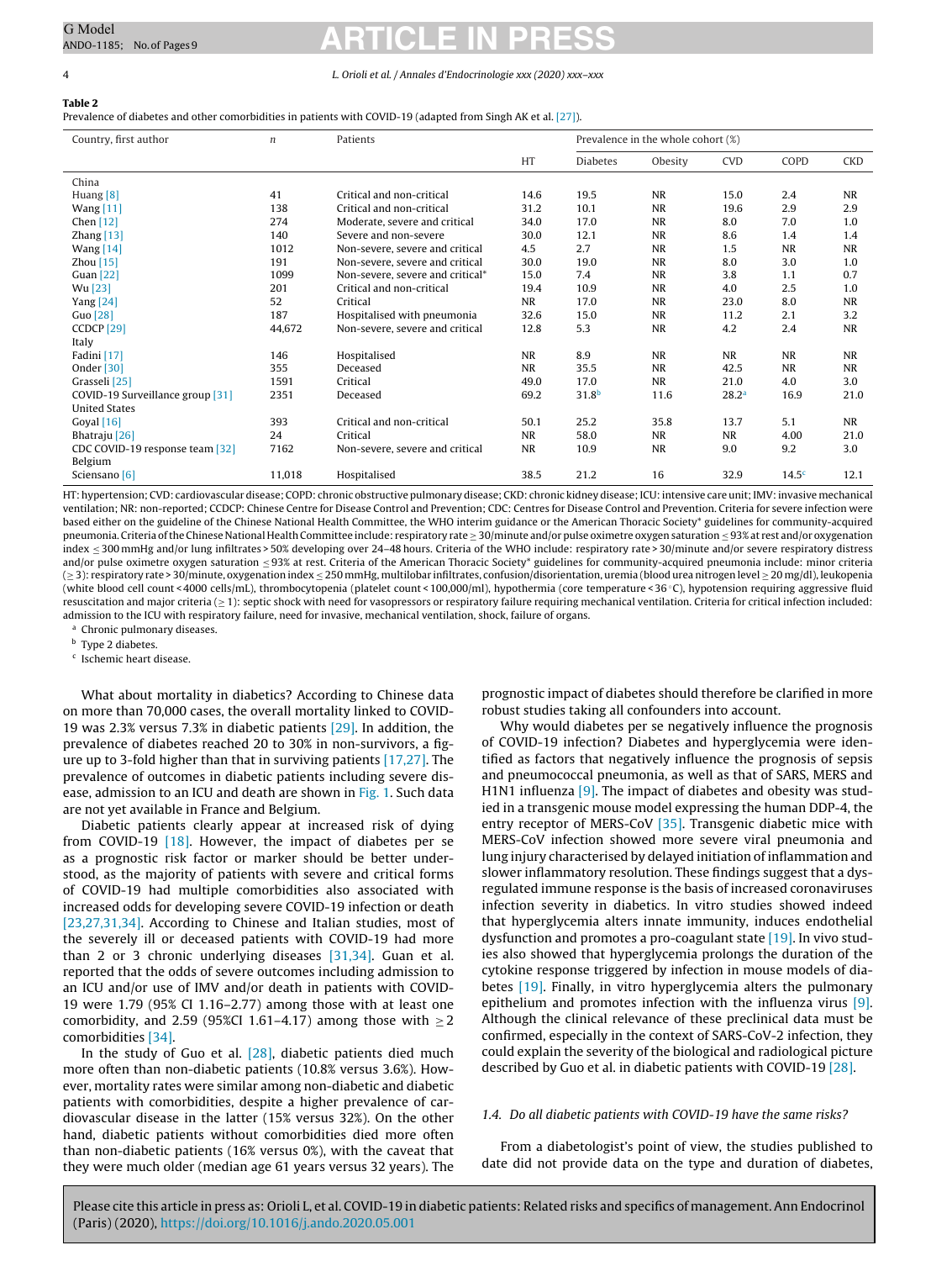L. Orioli et al. / Annales d'Endocrinologie xxx (2020) xxx–xxx 5

<span id="page-4-0"></span>

\* Composite endpoint: admission to ICU, invasive mechanical ventilation and death

**Fig. 1.** Prevalence of outcomes in diabetic patients with COVID-19 (Chinese data).

glucose-lowering drugs, and chronic glycemic control (HbA1c) prior to admission. These data would make it possible to identify among diabetic patients those at higher risk of developing severe and critical forms of COVID-19. Of ongoing studies, the CORONADO survey (Coronavirus SARS-CoV2 and Diabetes Outcomes) should provide these much-needed data. This French multi-centre study, supported by the French-speaking Diabetes Society (Société Francophone du Diabète, SFD), was recently launched and will include more than 300 diabetic patients. One may however anticipate that older and/or obese patients with poorly controlled T2DM and/or micro- and macrovascular complications should be more severely affected by COVID-19 than younger patients with uncomplicated diabetes and good glycemic control.

Obesity, a major risk factor for incident T2DM, was already reported to be a risk factor of poor prognosis in patients with COVID-19. The higher mortality rates related to COVID-19 reported in Italy (compared to those in China) could be explained, at least in part, by a higher prevalence of obesity in elderly patients from the peninsula  $[36]$ . Indeed, a Chinese study found that the body mass index (BMI) of critically ill patients with COVID-19 was higher than that of non-critical patients  $(25.5 \text{ kg/m}^2 \text{ versus } 22.0 \text{ kg/m}^2)$ [\[37\].](#page-7-0) Moreover, the prevalence of overweight and obesity in this study was higher in non-survivors compared to survivors (88% versus 19%) [\[37\].](#page-7-0) Another Chinese study (not peer-reviewed at the time of writing this report) reported that overweight and obesity might be associated with an increased risk of developing severe pneumonia in patients with COVID-19 [\[38\].](#page-7-0) These associations might be more pronounced in men in whom overweight and obesity were respectively associated with a 1.96-fold and 5.7 fold increased risk, compared to a 1.51-fold and a 0.71-fold risk in women [\[38\].](#page-7-0) A French study (Lille) showed a high prevalence of obesity (48%) among patients with COVID-19 admitted to the ICU as well as an increasing requirement of IMV according to BMI [\[39\].](#page-7-0) In this study, 86% of patients with severe or morbid obesity (BMI  $\geq$  35 kg/m<sup>2</sup>) required IMV, against 47% of patients with normal weight (BMI <  $25 \text{ kg/m}^2$ ). In Belgium, the mean prevalence of obesity in hospitalised patients with COVID-19 reached 10.5% ([Table](#page-2-0) 1), a figure surprisingly lower than the 16% prevalence found in the general population, as reported in the 2018 Health Survey  $[1,6]$ . In contrast, obesity was reported in 36% to 50% of hospitalised patients with COVID-19 in the United States [\[16,40,41\]](#page-7-0) whereas the prevalence of obesity reached 35% in the general population in 2016 according to the WHO [\[2\].](#page-6-0) In Italy, the prevalence of obesity and T2DM among patients who died from COVID-19 did not

differ between women and men, respectively 31.4% versus 31.9% and 12.7% versus 11.0% [\[31\].](#page-7-0) The prevalence of body weight excess (BMI  $\geq$  25 kg/m<sup>2</sup> in Caucasians, BMI  $\geq$  24 kg/m<sup>2</sup> in Asian) in COVID-19 patients has been infrequently reported up to now, reaching 42.7% in China [\[38,not](#page-7-0) [peer-reviewed\],](#page-7-0) 81.4% in the United States [\[41\]](#page-7-0) and 74.8% in the United Kingdom [\[42\]](#page-7-0) compared to 35.4%, 69.6% and 66.7%, respectively, in the general population of these countries [\[2\].](#page-6-0) A first link between body weight excess and severity of COVID-19 infection is the negative impact of obesity on the pulmonary function, including reduced expiratory reserve, functional capacity, and respiratory system compliance; as well as decreased diaphragmatic movements with abdominal obesity in supine position [\[36\].](#page-7-0) Inflammation might be a second link between obesity and severe forms of COVID-19. Indeed, the risk for developing ARDS as well as the outcomes of ARDS have been linked to a series of genes and their variants including those coding for pro-inflammatory cytokines (such as IL-6), chemokines and ACE [\[45\]](#page-7-0) while obesity is associated with low-grade systemic inflammation and elevated plasma levels of pro-inflammatory cytokines (such as IL-6) and complement overactivation  $[36]$ . Moreover, epicardial fat whose volume is increased in obese individuals and lung adipocytes might play a role in cardiac and lung injuries caused by COVID-19 [\[46,47\].](#page-7-0) Available data regarding obesity in patients with COVID-19 are summarised in [Table](#page-5-0) 3.

#### 1.5. What are the consequences of COVID-19 on diabetes?

Hyperglycemia may precede the symptoms of COVID-19 and predispose to acute metabolic complications, such as ketoacidosis and hyperosmolar coma. Moreover, COVID-19 infection can also present with digestive symptoms such as vomiting and diarrhea leading to dehydration. According to a Chinese study including 29 T2DM patients, hyperglycemia was frequent over the course of COVID-19 infection [\[48\].](#page-7-0) Another Chinese study showed that COVID-19 infection was associated with ketoacidosis in 12% of diabetic patients [\[49\].](#page-7-0) Hyperglycemia and insulin resistance are frequent in critically ill patients. They result from the release of counter-regulatory hormones such as glucagon, cortisol and epinephrine as well as increased circulating levels of proinflammatory cytokines such as IL-6 and TNFa, which contribute to the cytokine storm [\[33\].](#page-7-0) Their action on insulin-sensitive tissues results in decreased muscle glucose uptake, enhanced lipolysis, and increased hepatic glucose output [\[50\].](#page-7-0)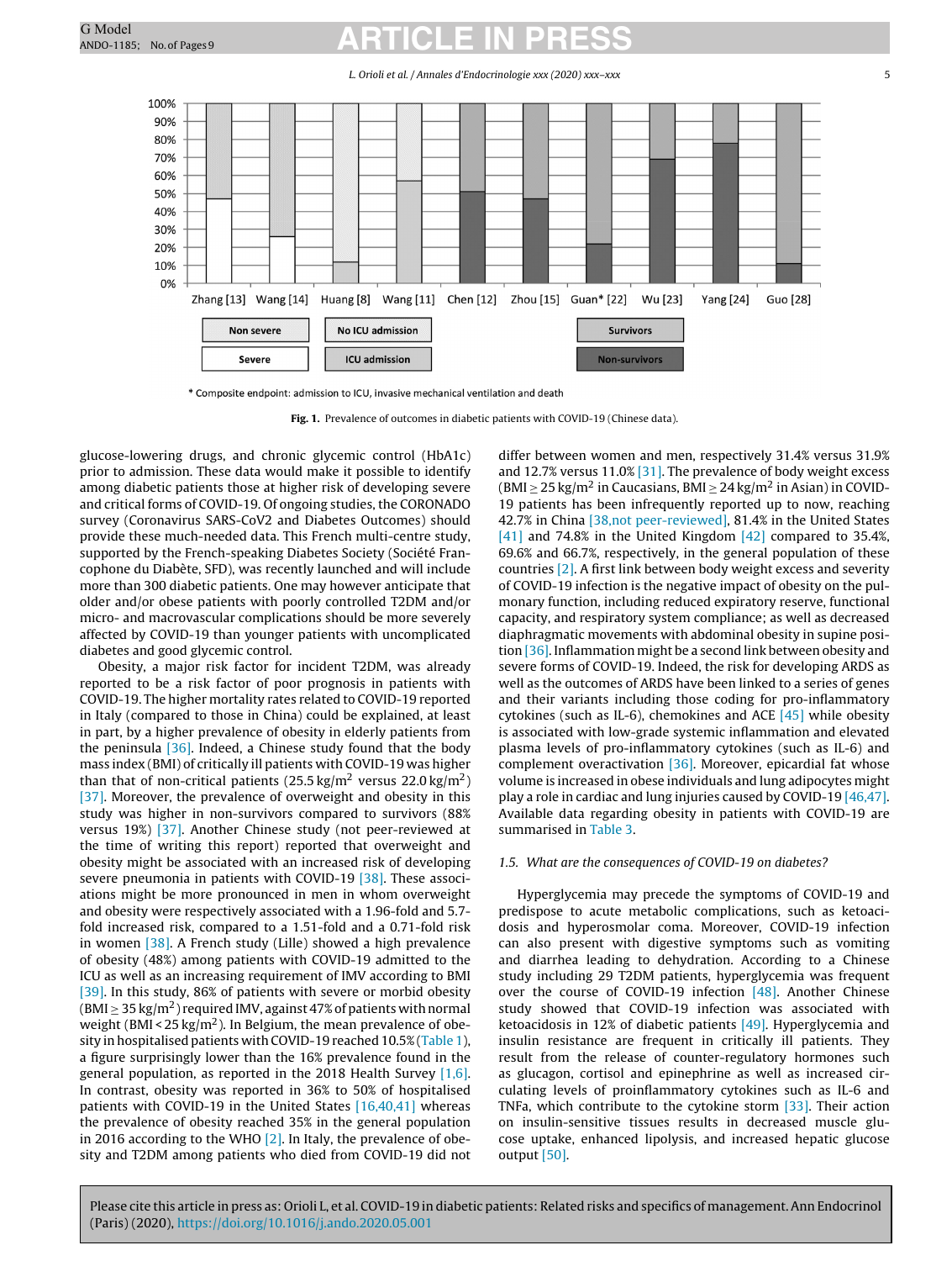#### <span id="page-5-0"></span>6 L. Orioli et al. / Annales d'Endocrinologie xxx (2020) xxx–xxx

**Table 3**

Prevalence of obesity in patients with COVID-19 according to outcomes.

| Country, first<br>author      | $\boldsymbol{n}$ | Obesity                               | Outcomes         | No ICU/No<br>IMV/Survivors/Non-<br>severe | ICU/IMV/Non-<br>survivors/severe  | $P$ value/OR $(CI)$    |
|-------------------------------|------------------|---------------------------------------|------------------|-------------------------------------------|-----------------------------------|------------------------|
| France                        |                  |                                       |                  |                                           |                                   |                        |
| Simonnet [39]                 | 124              | $47.6\%$ BMI $>30$                    | <b>IMV</b>       | $28.2%$ BMI $>30$                         | 56.4% BMI > 30                    | ${}_{< 0.01}$          |
|                               |                  | 28.2% BMI > 35                        |                  | $12.8\%$ BMI $>35$                        | 35.3% BMI > 35                    | ${}_{< 0.01}$          |
| Caussy [43]                   | 291              | $11.3\%$ BMI $>35$                    | <b>IMV</b>       | 41.9% BMI < 25                            | 81.8% BMI > 35                    | 0.001                  |
| Italy                         |                  |                                       |                  |                                           |                                   |                        |
| COVID-19                      | 2351             | $11.6%$ <sup>a</sup>                  | Death            | <b>NR</b>                                 | In women 12.7%                    | <b>NR</b>              |
| Surveillance group            |                  |                                       |                  | <b>NR</b>                                 | In men 11.0%                      | NR                     |
| $[31]$                        |                  |                                       |                  |                                           |                                   |                        |
| United Kingdom                |                  |                                       |                  |                                           |                                   |                        |
| ICNARC report [42]            | 7542             | 38.8% BMI > 30                        | IMV <sup>b</sup> | $37.9\%$ BMI $>30$                        | 39.0% BMI > 30                    | <b>NR</b>              |
|                               |                  |                                       | Death            | 38.9% BMI > 30                            | 37.5% BMI > 30                    | <b>NR</b>              |
| <b>United States</b>          | 380              |                                       | <b>IMV</b>       | $31.9\%$ BMI $>30$                        |                                   | <b>NR</b>              |
| Goyal [16]<br>Kalligeros [41] | 103              | $35.8\%$ BMI $>30$<br>21.3% BMI 30-34 | ICU              | 18.6% BMI 30-34                           | 43.4% BMI > 30<br>25.0% BMI 30-34 | $2.56(0.64 - 10.1)$ ,  |
|                               |                  | 26.2% BMI > 35                        |                  | 22.0% BMI > 35                            | $31.8\%$ BMI $>35$                | 0.100                  |
|                               |                  |                                       |                  |                                           |                                   | $6.16(1.42 - 26.66)$ , |
|                               |                  |                                       |                  |                                           |                                   | 0.015                  |
| Lighter [44]                  | 3615             | 21% BMI 30-34                         | ICU              | <b>NR</b>                                 | 22% of BMI 30-34                  | $1.1(0.8-1.7), 0.57$   |
|                               |                  | $16\%$ BMI $>35$                      |                  | <b>NR</b>                                 | >60v                              | $1.5(0.9-2.3), 0.10$   |
|                               |                  |                                       |                  | <b>NR</b>                                 | 19% of BMI $> 35$                 | $1.8(1.2-2.7), 0.006$  |
|                               |                  |                                       |                  | <b>NR</b>                                 | >60v                              | 3.6                    |
|                               |                  |                                       |                  |                                           | 23% of BMI                        | $(2.5-5.3)$ , < 0001   |
|                               |                  |                                       |                  |                                           | $30 - 34 < 60$ v                  |                        |
|                               |                  |                                       |                  |                                           | 33% of BMI                        |                        |
|                               |                  |                                       |                  |                                           | $> 35 < 60$ v                     |                        |
| China                         |                  |                                       |                  |                                           |                                   |                        |
| Peng [37]                     | 112              | N/A                                   | Death            | 19% BMI $\geq$ 25 <sup>c</sup>            | 88% BMI $>$ 25 $\text{c}$         | 0.001                  |

BMI: body mass index; IMV: invasive mechanical ventilation; ICU: intensive care unit; N/A: non-available; NR: non-reported; y: years; OR: Odds Ratio; CI: confidence interval; ICNARC: Intensive Care National Audit and Research Centre.

Obesity not defined.

<sup>b</sup> Advanced respiratory support included: invasive ventilation, BPAP via trans-laryngeal tube or tracheostomy, CPAP via trans-laryngeal tube, extra-corporeal respiratory support.

 $c$  BMI between 24 and 27 kg/m<sup>2</sup> should be considered as overweight and BMI  $\geq$  28 as obesity in Asian people according to World Health Organisation cut-offs.

Given the harmful effects of hyperglycemia (even transient) on innate immunity [\[19\],](#page-7-0) strict monitoring and control of blood glucose must be part of the management of diabetic patients with COVID-19. A recently published Chinese study showed that a wellcontrolled blood glucose, maintaining glycemic variability between  $0.70$  g/L and  $1.8$  g/L, in type 2 diabetic patients with COVID-19 was associated with a reduction of the 28-day all-cause mortality as well as the a reduction of development of ARDS, acute kidney injury and acute cardiac injury [\[51\].](#page-7-0) Although intensive insulin therapy was previously shown to improve both mortality and morbidity of diabetic and non-diabetic patients admitted in the ICU [\[52\],](#page-7-0) hypoglycemia induced by intensive insulin therapy was identified as an independent risk factor of death in patients with critical medical conditions including sepsis and bacteremia [\[53\].](#page-7-0) The potentially deleterious effects of too tight a glycemic control, predisposing to hypoglycemia in both diabetic and non-diabetic patients admitted to ICU, was further confirmed in multicentre studies [\[54\].](#page-7-0) Metformin and SGLT2 inhibitors should be discontinued in severe forms of COVID-19, given their intrinsic risk of lactic acidosis and ketoacidosis, respectively. Practical recommendations for the management of diabetes in patients with COVID-19 were recently published [\[55\].](#page-7-0)

Concerns are also rising regarding the risk of incident diabetes after recovery from mild, asymptomatic or severe COVID-19 infection. Indeed, it is commonly admitted that certain viral diseases can trigger autoimmune type 1 diabetes in genetically susceptible patients, or even produce fulminant diabetes from mass collapse of  $\beta$  cells. COVID-19 makes use of the Angiotensin Converting Enzyme type2(ACE2) receptor as "gateway" to invade target cells in humans [\[56\].](#page-7-0) This enzyme is expressed by different tissues and cell types, including the lungs as well as the endocrine pancreas [\[56\].](#page-7-0) A Chinese study has suggested that infection with SARS-CoV, which

also uses ACE2 as entry receptor, could damage the islets of Langerhans, causing hyperglycemia over the course of infection [\[57\].](#page-7-0) In contrast, this study did not demonstrate an increased risk of diabetes in the long term. Another Chinese study reported pancreatic injury assessed by elevations of plasma amylase and lipase levels in 17% of patients with COVID-19, among whom 67% had moderately elevated plasma glucose [\[58\].](#page-7-0) The question remains therefore open regarding COVID-19 and risk of new-onset diabetes.

Finally, the hyper- or hypoglycemic impact of treatments administered for the management of COVID-19 infection must be taken into account, beside the well-known hyperglycemic effect of glucocorticoids. While the benefits and indications of hydroxychloroquine in the treatment of COVID-19 are still under investigation, it is worth keeping in mind that this molecule has hypoglycemic effects and is used in India as alternative glucose-lowering agent [\[59\].](#page-7-0) The mechanisms underlying this hypoglycemic effect are poorly understood; a series of complex molecular effects may both improve insulin sensitivity and insulin secretion. The dosages of glucose-lowering drugs, including insulin, should be adjusted accordingly.

#### 1.6. Should inhibitors of the renin-angiotensin-aldosterone system (RAAS) be discontinued in diabetic patient with COVID-19?

While the well-known angiotensin-converting enzyme 1 (ACE1) promotes the conversion of angiotensin I (AT-I) to angiotensin II (AT-II), its homologous counterpart ACE2 is a membrane-bound carboxypeptidase which normally contributes to AT-II inactivation, and therefore physiologically counters RAAS activation [\[56,58,60\].](#page-7-0) ACE2 also acts as the receptor that allows entry of emergent coronaviruses (SARS-CoV-2 and SARS-CoV) into human cells [\[56\].](#page-7-0)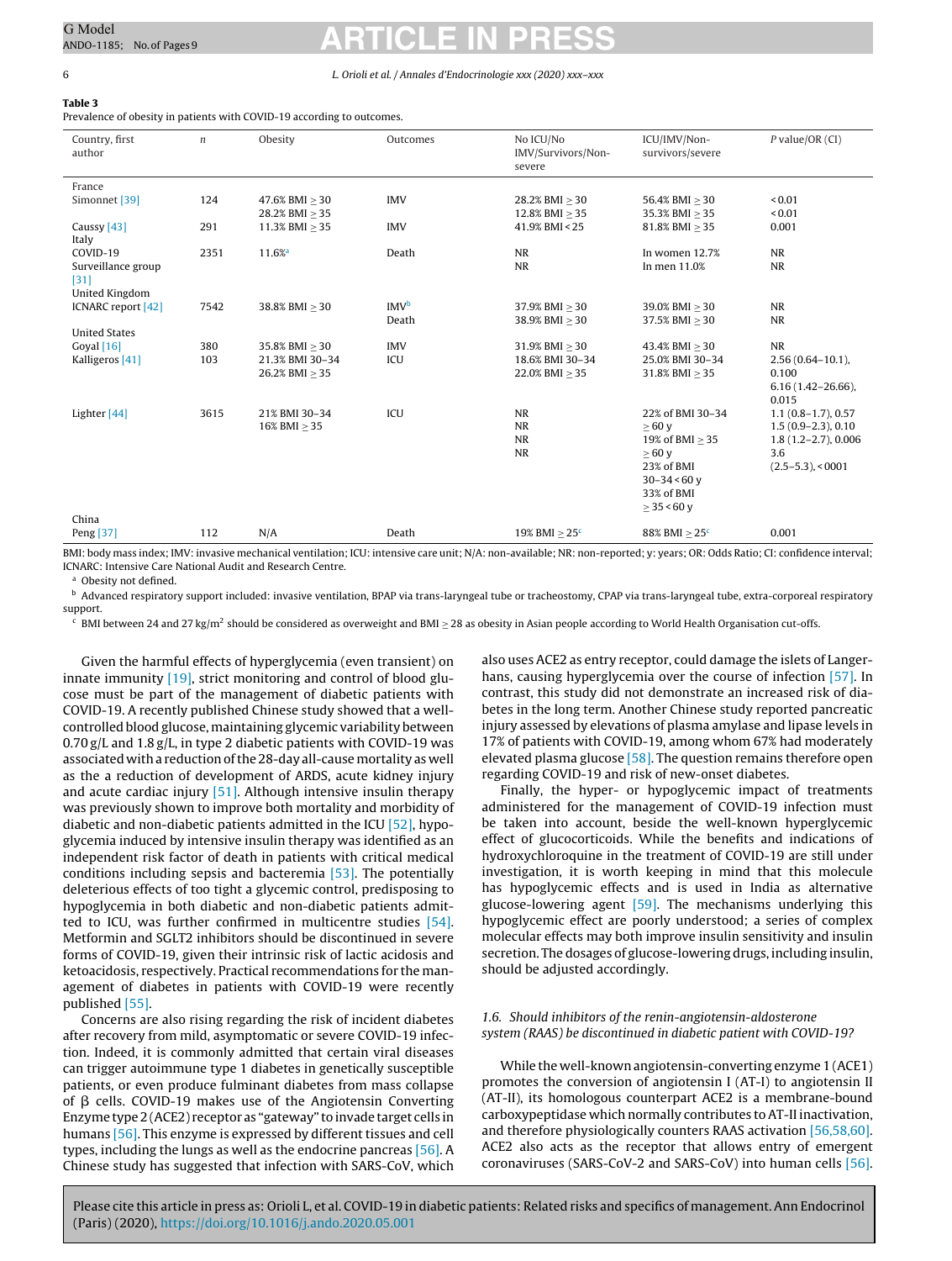<span id="page-6-0"></span>The SARS-CoV-2 spike-protein, once bound to ACE2, is activated by the type II transmembrane serine protease (TMPRSS2) to promote invasion and viral replication within targets human cells, including type II pneumocytes [\[56\].](#page-7-0) ACE inhibitors (ACEI) typically inhibit ACE1 but not ACE2 [\[61\].](#page-7-0) On the other hand, ACE2 exerts a critical role in maintaining glucose homeostasis and  $\beta$ cell function [\[58,62\].](#page-7-0) Preclinical studies have shown that diabetes alters the activity and/or expression of ACE2 in the serum and tissues of different murine models [\[58,62,63\].](#page-7-0) As an example, rats with streptozotocin-induced diabetes have a reduced pulmonary expression of ACE2 mRNA while NOD mice, developing spontaneously auto-immune diabetes mimicking type 1 diabetes, have increased expression of ACE2 in both the lungs and the heart [\[58,63\].](#page-7-0) Yet, the relevance of such findings in the context of SARS-CoV-2 infection needs clarification.

RAAS inhibitors are widely used in patients with diabetes and hypertension. RAAS inhibitors might increase the tissue expression of ACE2, thus raising theoretical concerns about increased infectivity of SARS-CoV-2 and poorer prognosis of infected patients on RAAS blockers [\[60,64\].](#page-7-0) Yet, currently published studies did not find increased infectivity of COVID-19 in patients with previous treatment with RAAS inhibitors. Indeed, a population-based case-control study performed in Italy (Lombardy) including more than 6000 patients, did not find any evidence that RAAS inhibitors affected the risk of COVID-19 [\[64\].](#page-8-0) An observational study, including more than 12,500 patients tested for COVID-19 in New York, also did not find an association between previous treatment with RAAS inhibitors and higher risk of testing positive for COVID-19 [\[65\].](#page-8-0) Moreover, these molecules could also have beneficial effects in patients with lung injury caused by COVID-19. Preclinical data showed that mice infected with SARS-CoV and receiving losartan had reduced lung injury compared to untreated mice [\[9,60\].](#page-7-0) This protective effect was associated with an increased expression of ACE2 in response to losartan [\[9,60\].](#page-7-0) In humans, studies reported decreased mortality and lesser requirement of IMV in patients with viral pneumonia receiving RAAS blockers [\[9\].](#page-7-0) RAAS blockers could have beneficial immunomodulatory effects at systemic and pulmonary levels by decreasing cytokines [\[9\].](#page-7-0) A retrospective Chinese study of 112 patients with prior cardiovascular disease and SARS-CoV-2 infection showed the same proportion of patients taking RAAS blockers among survivors and non-survivors [\[37\].](#page-7-0) The benefit of maintaining RAAS blockers prescribed for chronic cardiovascular and/or chronic renal diseases might exceed their potential harm in patients with COVID-19 as RAAS inhibitors might protect against organ injury including myocardial injury caused by SARS-CoV-2 [\[60\].](#page-7-0) A recent Chinese study showed a lower risk of all-cause mortality in hospitalised patients with both COVID-19 and hypertension receiving RAAS blockers compared to non-treated patients [\[66\].](#page-8-0) Moreover, RAAS inhibitors were not associated with higher risk of severe COVID-19 neither in Lombardy nor in New York [\[64,65\].](#page-8-0) Thus, overall, the current recommendation is to continue RAAS inhibitors in both diabetic and non-diabetic patients during acute COVID-19 infection [\[60,64–66\].](#page-7-0)

#### 1.7. Do glucose-lowering drugs impact the pathophysiology of COVID-19?

Several experimental data suggest that glucose-lowering drugs used in diabetic patients may impact the pathophysiology of COVID-19. The glucagon-like peptide-1 receptor agonist(GLP-1RA) liraglutide was shown to counteract the downregulating effect of diabetes on the pulmonary expression of ACE2 in rats without influencing glucose and insulin levels [\[58\].](#page-7-0) GLP-1-RAs were also shown to have anti-inflammatory effects and to reduce lung inflammation in murine models of experimental lung injury [\[58\].](#page-7-0) In humans, GLP-1 RAs reduce circulating inflammatory biomarkers in diabetic

and/or obese patients while insulin reduces these biomarkers in critically ill patients [\[58\].](#page-7-0) Pioglitazone was also shown to upregulate ACE2 in hepatocytes of rats fed a high fat diet [\[9\].](#page-7-0) Finally, the dipeptidyl peptidase-4 (DPP-4) is the entry receptor of MERS-CoV, raising concerns about the impact of DPP-4 inhibitors during the course of coronavirus infection [\[9\].](#page-7-0) Yet, the clinical relevance of these preclinical and human data in the context of SARS-CoV-2 infection needs clarification [\[67\].](#page-8-0) As for the GLP-1 RA, they have been safely used for blood glucose control in critically ill and ventilated patients in short term studies  $[58]$ ; but there is insufficient hindsight to recommend their use in diabetic patients with COVID-19 [\[67\].](#page-8-0)

#### 1.8. Should diabetes be screened in patients with COVID-19?

T2DM can remain asymptomatic for many years before diagnosis. It is often diagnosed incidentally or at the time of occurrence of chronic complications. Despite the limitations of currently available data regarding the impact of diabetes on the prognosis of COVID-19, it is plausible that a hitherto undiagnosed T2DM, in addition to age and other comorbidities, is a risk factor of poor prognosis. We advise therefore for systematic screening of unrecognised (pre)diabetes, using HbA1c on admission, in all patients hospitalised for COVID-19, and more broadly, in any patient with proven COVID-19 infection.

### **2. Conclusions**

There are currently no data showing an increased risk of contracting COVID-19 in diabetic patients. On the other hand, diabetic patients require special attention, since diabetes is associated with a higher risk of severe, critical, and fatal forms of COVID-19. Our knowledge about this new Coronavirus progresses day by day. Ongoing studies will make it possible to better define the profile(s) of diabetic patients at increased risk of poor prognosis. In any case, the importance of blood glucose monitoring and control over the course of the infection should be emphasised, as well as that of screening for (pre)diabetes in all patients with confirmed infection by COVID-19.

#### **Funding sources**

This research did not receive any specific grant from funding agencies in the public, commercial, or not-for-profit sectors.

#### **Disclosure of interest**

The authors declare that they have no competing interest.

#### **References**

- [1] Sciensano. 2018 Health Interview Survey; 2020 [accessed 14 April 2020] [https://his.wiv-isp.be.](https://his.wiv-isp.be/)
- [2] World Health Organisation, https://www.who.int/diabetes/country-profiles, [accessed 14 April 2020].
- [3] International Diabetes Federation, https://www.diabetesatlas.org, [accessed 14 April 2020].
- [4] Santé Publique, France, https://www.santepubliquefrance.fr, [accessed 7 May 2020].
- [5] European Centre For Disease Prevention and Control. https://www.ecdc.europa.eu, [accessed 7 May 2020].
- [6] Sciensano. Coronavirus COVID-19; 2020 [accessed 4 May 2020] [https://covid-19.sciensano.be/fr.](https://covid-19.sciensano.be/fr)
- [7] Song Z, Xu Y, Bao L, Zhang L, Yu P, Qu Y, et al. From SARS to MERS, thrusting Coronaviruses into the spotlight. Viruses 2019;11, [http://dx.doi.](dx.doi.org/10.3390/v11010059) [org/10.3390/v11010059.](dx.doi.org/10.3390/v11010059)
- [8] [Huang](http://refhub.elsevier.com/S0003-4266(20)30068-8/sbref0375) [C,](http://refhub.elsevier.com/S0003-4266(20)30068-8/sbref0375) [Wang](http://refhub.elsevier.com/S0003-4266(20)30068-8/sbref0375) [Y,](http://refhub.elsevier.com/S0003-4266(20)30068-8/sbref0375) [Li](http://refhub.elsevier.com/S0003-4266(20)30068-8/sbref0375) [X,](http://refhub.elsevier.com/S0003-4266(20)30068-8/sbref0375) [Ren](http://refhub.elsevier.com/S0003-4266(20)30068-8/sbref0375) [L,](http://refhub.elsevier.com/S0003-4266(20)30068-8/sbref0375) [Zhao](http://refhub.elsevier.com/S0003-4266(20)30068-8/sbref0375) [J,](http://refhub.elsevier.com/S0003-4266(20)30068-8/sbref0375) [Hu](http://refhub.elsevier.com/S0003-4266(20)30068-8/sbref0375) Y, [et](http://refhub.elsevier.com/S0003-4266(20)30068-8/sbref0375) [al.](http://refhub.elsevier.com/S0003-4266(20)30068-8/sbref0375) [Clinical](http://refhub.elsevier.com/S0003-4266(20)30068-8/sbref0375) [features](http://refhub.elsevier.com/S0003-4266(20)30068-8/sbref0375) [of](http://refhub.elsevier.com/S0003-4266(20)30068-8/sbref0375) [patients](http://refhub.elsevier.com/S0003-4266(20)30068-8/sbref0375) [infected](http://refhub.elsevier.com/S0003-4266(20)30068-8/sbref0375) [with](http://refhub.elsevier.com/S0003-4266(20)30068-8/sbref0375) [2019](http://refhub.elsevier.com/S0003-4266(20)30068-8/sbref0375) [novel](http://refhub.elsevier.com/S0003-4266(20)30068-8/sbref0375) [Coronavirus](http://refhub.elsevier.com/S0003-4266(20)30068-8/sbref0375) [in](http://refhub.elsevier.com/S0003-4266(20)30068-8/sbref0375) [Wuhan,](http://refhub.elsevier.com/S0003-4266(20)30068-8/sbref0375) [China.](http://refhub.elsevier.com/S0003-4266(20)30068-8/sbref0375) [Lancet](http://refhub.elsevier.com/S0003-4266(20)30068-8/sbref0375) [2020;395:497](http://refhub.elsevier.com/S0003-4266(20)30068-8/sbref0375)–[506.](http://refhub.elsevier.com/S0003-4266(20)30068-8/sbref0375)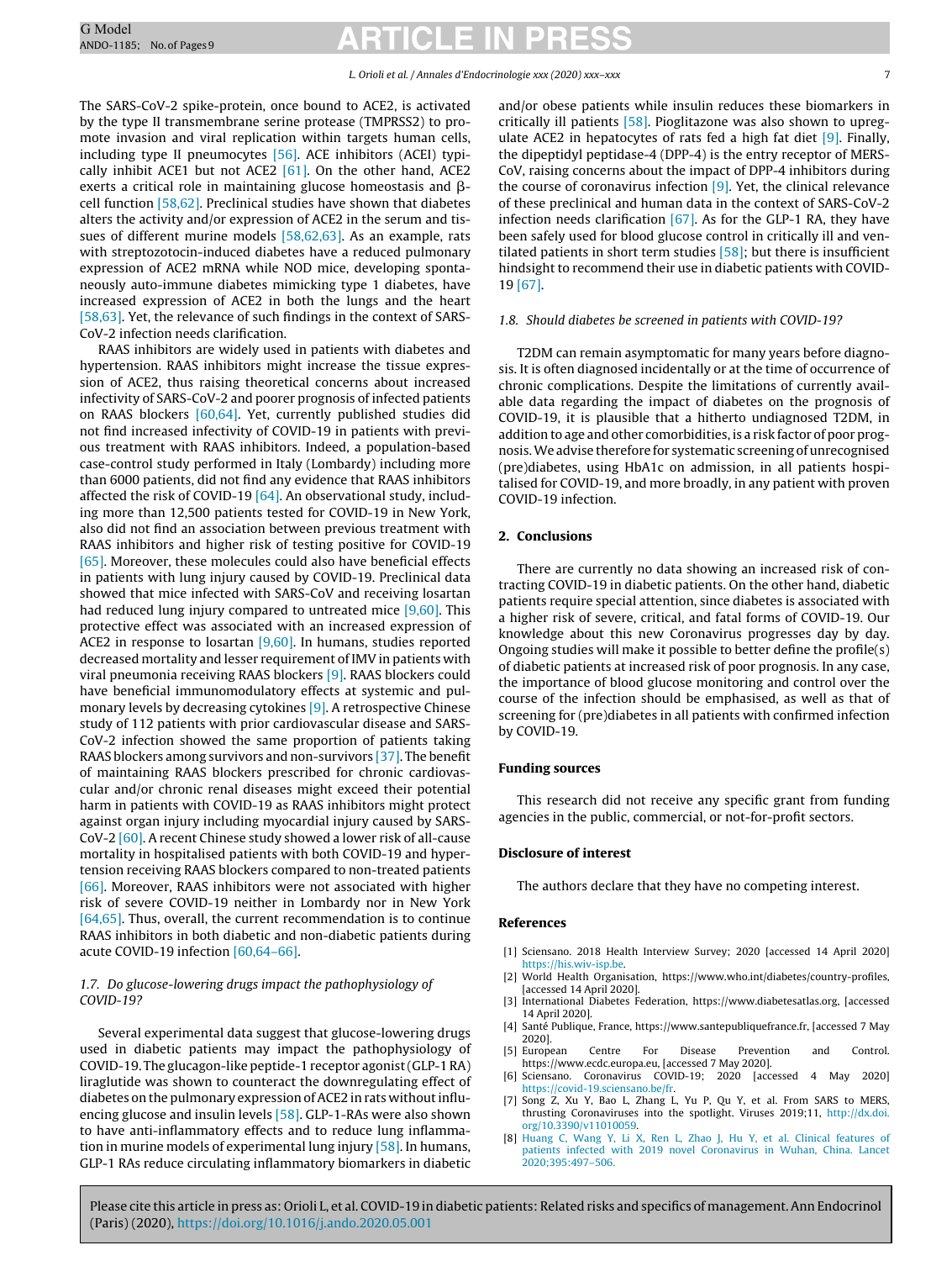<span id="page-7-0"></span>8 L. Orioli et al. / Annales d'Endocrinologie xxx (2020) xxx–xxx

- [9] Hussain A, Bhowmik B, do Vale Moreira NC. COVID-19 and diabetes: knowledge in progress. Diabetes Res Clin Pract 2020;162:108142, [http://dx.doi.org/10.1016/j.diabres.2020.108142](dx.doi.org/10.1016/j.diabres.2020.108142).
- $[10]$  Site du gouvernement français, https://www.gouvernement.fr/info coronavirus, [accessed 4 May 2020].
- [11] Wang D, Hu B, Zhu F, Liu X, Zhang J, Wang B, et al. Clinical characteristics of 138 hospitalised patients with 2019 novel Coronavirus-infected pneumonia in Wuhan, China. JAMA 2020, [http://dx.doi.org/10.1001/jama.2020.1585.](dx.doi.org/10.1001/jama.2020.1585)
- [12] Chen T, Wu D, Chen H, Yan W, Yang D, Chen G, et al. Clinical characteristics of 113 deceased patients with Coronavirus disease 2019: retrospective study. BMJ 2020;368, [http://dx.doi.org/10.1136/bmj.m1091](dx.doi.org/10.1136/bmj.m1091), m 1091.
- [13] Zhang JJ, Dong X, Cao YY, Yuan YD, Yang YB, Yan YQ, et al. Clinical characteristics of 140 patients infected with SARS-CoV-2 in Wuhan, China. Allergy 2020, [http://dx.doi.org/10.1111/all.14238.](dx.doi.org/10.1111/all.14238)
- [14] Wang X, Fang J, Zhu Y, Chen L, Ding F, Zhou R, et al. Clinical characteristics of non-critically ill patients with novel Coronavirus infection (COVID-19) in a Fangcang Hospital. Clin Microbiol Infect 2020, [http://dx.doi.org/10.1016/j.cmi.2020.03.032.](dx.doi.org/10.1016/j.cmi.2020.03.032)
- [15] [Zhou](http://refhub.elsevier.com/S0003-4266(20)30068-8/sbref0410) [F,](http://refhub.elsevier.com/S0003-4266(20)30068-8/sbref0410) [Yu](http://refhub.elsevier.com/S0003-4266(20)30068-8/sbref0410) [T,](http://refhub.elsevier.com/S0003-4266(20)30068-8/sbref0410) [Du](http://refhub.elsevier.com/S0003-4266(20)30068-8/sbref0410) [R,](http://refhub.elsevier.com/S0003-4266(20)30068-8/sbref0410) [Fan](http://refhub.elsevier.com/S0003-4266(20)30068-8/sbref0410) [G,](http://refhub.elsevier.com/S0003-4266(20)30068-8/sbref0410) [Liu](http://refhub.elsevier.com/S0003-4266(20)30068-8/sbref0410) [Y,](http://refhub.elsevier.com/S0003-4266(20)30068-8/sbref0410) [Liu](http://refhub.elsevier.com/S0003-4266(20)30068-8/sbref0410) [Z,](http://refhub.elsevier.com/S0003-4266(20)30068-8/sbref0410) [et](http://refhub.elsevier.com/S0003-4266(20)30068-8/sbref0410) [al.](http://refhub.elsevier.com/S0003-4266(20)30068-8/sbref0410) [Clinical](http://refhub.elsevier.com/S0003-4266(20)30068-8/sbref0410) [course](http://refhub.elsevier.com/S0003-4266(20)30068-8/sbref0410) [and](http://refhub.elsevier.com/S0003-4266(20)30068-8/sbref0410) [risk](http://refhub.elsevier.com/S0003-4266(20)30068-8/sbref0410) [factors](http://refhub.elsevier.com/S0003-4266(20)30068-8/sbref0410) [for](http://refhub.elsevier.com/S0003-4266(20)30068-8/sbref0410) [mortality](http://refhub.elsevier.com/S0003-4266(20)30068-8/sbref0410) [of](http://refhub.elsevier.com/S0003-4266(20)30068-8/sbref0410) [adult](http://refhub.elsevier.com/S0003-4266(20)30068-8/sbref0410) [inpatients](http://refhub.elsevier.com/S0003-4266(20)30068-8/sbref0410) [with](http://refhub.elsevier.com/S0003-4266(20)30068-8/sbref0410) [COVID-19](http://refhub.elsevier.com/S0003-4266(20)30068-8/sbref0410) [in](http://refhub.elsevier.com/S0003-4266(20)30068-8/sbref0410) [Wuhan,](http://refhub.elsevier.com/S0003-4266(20)30068-8/sbref0410) [China:](http://refhub.elsevier.com/S0003-4266(20)30068-8/sbref0410) [a](http://refhub.elsevier.com/S0003-4266(20)30068-8/sbref0410) [retrospective](http://refhub.elsevier.com/S0003-4266(20)30068-8/sbref0410) [cohort](http://refhub.elsevier.com/S0003-4266(20)30068-8/sbref0410) [study.](http://refhub.elsevier.com/S0003-4266(20)30068-8/sbref0410) [Lancet](http://refhub.elsevier.com/S0003-4266(20)30068-8/sbref0410) [2020;395:1054–62.](http://refhub.elsevier.com/S0003-4266(20)30068-8/sbref0410)
- [16] Goyal P, Choi J, Pinheiro L, Schenck E, Chen R, Jabri A, et al. Clinical characteristics of COVID-19 in New York City. N Engl J Med 2020, [http://dx.doi.org/10.1056/NEJMc2010419.](dx.doi.org/10.1056/NEJMc2010419)
- [17] Fadini GP, Morieri ML, Longato E, Avogaro A. Prevalence and impact of diabetes among people infected with SARS-CoV-2. J Endocrinol Invest 2020, [http://dx.doi.org/10.1007/s40618-020-01236-2](dx.doi.org/10.1007/s40618-020-01236-2).
- [18] [Huang](http://refhub.elsevier.com/S0003-4266(20)30068-8/sbref0425) [I,](http://refhub.elsevier.com/S0003-4266(20)30068-8/sbref0425) [Lim](http://refhub.elsevier.com/S0003-4266(20)30068-8/sbref0425) [MA,](http://refhub.elsevier.com/S0003-4266(20)30068-8/sbref0425) [Pranata](http://refhub.elsevier.com/S0003-4266(20)30068-8/sbref0425) [R.](http://refhub.elsevier.com/S0003-4266(20)30068-8/sbref0425) [Diabetes](http://refhub.elsevier.com/S0003-4266(20)30068-8/sbref0425) [mellitus](http://refhub.elsevier.com/S0003-4266(20)30068-8/sbref0425) [is](http://refhub.elsevier.com/S0003-4266(20)30068-8/sbref0425) [associated](http://refhub.elsevier.com/S0003-4266(20)30068-8/sbref0425) [with](http://refhub.elsevier.com/S0003-4266(20)30068-8/sbref0425) [increased](http://refhub.elsevier.com/S0003-4266(20)30068-8/sbref0425) [mor](http://refhub.elsevier.com/S0003-4266(20)30068-8/sbref0425)[tality](http://refhub.elsevier.com/S0003-4266(20)30068-8/sbref0425) [and](http://refhub.elsevier.com/S0003-4266(20)30068-8/sbref0425) [severity](http://refhub.elsevier.com/S0003-4266(20)30068-8/sbref0425) [of](http://refhub.elsevier.com/S0003-4266(20)30068-8/sbref0425) [disease](http://refhub.elsevier.com/S0003-4266(20)30068-8/sbref0425) [in](http://refhub.elsevier.com/S0003-4266(20)30068-8/sbref0425) [COVID-19](http://refhub.elsevier.com/S0003-4266(20)30068-8/sbref0425) [pneumonia](http://refhub.elsevier.com/S0003-4266(20)30068-8/sbref0425) – [a](http://refhub.elsevier.com/S0003-4266(20)30068-8/sbref0425) [systematic](http://refhub.elsevier.com/S0003-4266(20)30068-8/sbref0425) [review,](http://refhub.elsevier.com/S0003-4266(20)30068-8/sbref0425) [meta-analysis,](http://refhub.elsevier.com/S0003-4266(20)30068-8/sbref0425) [and](http://refhub.elsevier.com/S0003-4266(20)30068-8/sbref0425) [meta-regression.](http://refhub.elsevier.com/S0003-4266(20)30068-8/sbref0425) [Diabetes](http://refhub.elsevier.com/S0003-4266(20)30068-8/sbref0425) [Metab](http://refhub.elsevier.com/S0003-4266(20)30068-8/sbref0425) [Syndr](http://refhub.elsevier.com/S0003-4266(20)30068-8/sbref0425) [2020;14:395](http://refhub.elsevier.com/S0003-4266(20)30068-8/sbref0425)–[403.](http://refhub.elsevier.com/S0003-4266(20)30068-8/sbref0425)
- [19] [Schuetz](http://refhub.elsevier.com/S0003-4266(20)30068-8/sbref0430) [P,](http://refhub.elsevier.com/S0003-4266(20)30068-8/sbref0430) [Castro](http://refhub.elsevier.com/S0003-4266(20)30068-8/sbref0430) P, [Shapiro](http://refhub.elsevier.com/S0003-4266(20)30068-8/sbref0430) [NI.](http://refhub.elsevier.com/S0003-4266(20)30068-8/sbref0430) [Diabetes](http://refhub.elsevier.com/S0003-4266(20)30068-8/sbref0430) [and](http://refhub.elsevier.com/S0003-4266(20)30068-8/sbref0430) [sepsis:](http://refhub.elsevier.com/S0003-4266(20)30068-8/sbref0430) [preclinical](http://refhub.elsevier.com/S0003-4266(20)30068-8/sbref0430) [findings](http://refhub.elsevier.com/S0003-4266(20)30068-8/sbref0430) and [clinical](http://refhub.elsevier.com/S0003-4266(20)30068-8/sbref0430) [relevance.](http://refhub.elsevier.com/S0003-4266(20)30068-8/sbref0430) [Diabetes](http://refhub.elsevier.com/S0003-4266(20)30068-8/sbref0430) [Care](http://refhub.elsevier.com/S0003-4266(20)30068-8/sbref0430) [2011;34:771](http://refhub.elsevier.com/S0003-4266(20)30068-8/sbref0430)–[8.](http://refhub.elsevier.com/S0003-4266(20)30068-8/sbref0430)
- [20] [Hine](http://refhub.elsevier.com/S0003-4266(20)30068-8/sbref0435) [JL,](http://refhub.elsevier.com/S0003-4266(20)30068-8/sbref0435) [de](http://refhub.elsevier.com/S0003-4266(20)30068-8/sbref0435) [Lusignan](http://refhub.elsevier.com/S0003-4266(20)30068-8/sbref0435) [S,](http://refhub.elsevier.com/S0003-4266(20)30068-8/sbref0435) [Burleigh](http://refhub.elsevier.com/S0003-4266(20)30068-8/sbref0435) [D,](http://refhub.elsevier.com/S0003-4266(20)30068-8/sbref0435) [Pathirannehelage](http://refhub.elsevier.com/S0003-4266(20)30068-8/sbref0435) S, [McGovern](http://refhub.elsevier.com/S0003-4266(20)30068-8/sbref0435) [A,](http://refhub.elsevier.com/S0003-4266(20)30068-8/sbref0435) [Gatenby](http://refhub.elsevier.com/S0003-4266(20)30068-8/sbref0435) [P,](http://refhub.elsevier.com/S0003-4266(20)30068-8/sbref0435) [et](http://refhub.elsevier.com/S0003-4266(20)30068-8/sbref0435) [al.](http://refhub.elsevier.com/S0003-4266(20)30068-8/sbref0435) [Association](http://refhub.elsevier.com/S0003-4266(20)30068-8/sbref0435) [between](http://refhub.elsevier.com/S0003-4266(20)30068-8/sbref0435) [glycaemic](http://refhub.elsevier.com/S0003-4266(20)30068-8/sbref0435) [control](http://refhub.elsevier.com/S0003-4266(20)30068-8/sbref0435) [and](http://refhub.elsevier.com/S0003-4266(20)30068-8/sbref0435) [common](http://refhub.elsevier.com/S0003-4266(20)30068-8/sbref0435) [infections](http://refhub.elsevier.com/S0003-4266(20)30068-8/sbref0435) [in](http://refhub.elsevier.com/S0003-4266(20)30068-8/sbref0435) [people](http://refhub.elsevier.com/S0003-4266(20)30068-8/sbref0435)
- [with](http://refhub.elsevier.com/S0003-4266(20)30068-8/sbref0435) [type](http://refhub.elsevier.com/S0003-4266(20)30068-8/sbref0435) [2](http://refhub.elsevier.com/S0003-4266(20)30068-8/sbref0435) [diabetes:](http://refhub.elsevier.com/S0003-4266(20)30068-8/sbref0435) [a](http://refhub.elsevier.com/S0003-4266(20)30068-8/sbref0435) [cohort](http://refhub.elsevier.com/S0003-4266(20)30068-8/sbref0435) [study.](http://refhub.elsevier.com/S0003-4266(20)30068-8/sbref0435) [Diabet](http://refhub.elsevier.com/S0003-4266(20)30068-8/sbref0435) [Med](http://refhub.elsevier.com/S0003-4266(20)30068-8/sbref0435) [2017;34:551](http://refhub.elsevier.com/S0003-4266(20)30068-8/sbref0435)–[7.](http://refhub.elsevier.com/S0003-4266(20)30068-8/sbref0435) [21] [Zou](http://refhub.elsevier.com/S0003-4266(20)30068-8/sbref0440) [Q,](http://refhub.elsevier.com/S0003-4266(20)30068-8/sbref0440) [Zheng](http://refhub.elsevier.com/S0003-4266(20)30068-8/sbref0440) [S,](http://refhub.elsevier.com/S0003-4266(20)30068-8/sbref0440) [Wang](http://refhub.elsevier.com/S0003-4266(20)30068-8/sbref0440) [X,](http://refhub.elsevier.com/S0003-4266(20)30068-8/sbref0440) [Liu](http://refhub.elsevier.com/S0003-4266(20)30068-8/sbref0440) [S,](http://refhub.elsevier.com/S0003-4266(20)30068-8/sbref0440) [Bao](http://refhub.elsevier.com/S0003-4266(20)30068-8/sbref0440) [J,](http://refhub.elsevier.com/S0003-4266(20)30068-8/sbref0440) [Yu](http://refhub.elsevier.com/S0003-4266(20)30068-8/sbref0440) [F,](http://refhub.elsevier.com/S0003-4266(20)30068-8/sbref0440) [et](http://refhub.elsevier.com/S0003-4266(20)30068-8/sbref0440) [al.](http://refhub.elsevier.com/S0003-4266(20)30068-8/sbref0440) [Influenza](http://refhub.elsevier.com/S0003-4266(20)30068-8/sbref0440) [A-associated](http://refhub.elsevier.com/S0003-4266(20)30068-8/sbref0440) [severe](http://refhub.elsevier.com/S0003-4266(20)30068-8/sbref0440) [pneumonia](http://refhub.elsevier.com/S0003-4266(20)30068-8/sbref0440) [in](http://refhub.elsevier.com/S0003-4266(20)30068-8/sbref0440) [hospitalised](http://refhub.elsevier.com/S0003-4266(20)30068-8/sbref0440) [patients:](http://refhub.elsevier.com/S0003-4266(20)30068-8/sbref0440) [risk](http://refhub.elsevier.com/S0003-4266(20)30068-8/sbref0440) [factors](http://refhub.elsevier.com/S0003-4266(20)30068-8/sbref0440) [and](http://refhub.elsevier.com/S0003-4266(20)30068-8/sbref0440) NAI treatments. Int J [Infect](http://refhub.elsevier.com/S0003-4266(20)30068-8/sbref0440) [Dis](http://refhub.elsevier.com/S0003-4266(20)30068-8/sbref0440) [2020;92:208](http://refhub.elsevier.com/S0003-4266(20)30068-8/sbref0440)–[13.](http://refhub.elsevier.com/S0003-4266(20)30068-8/sbref0440)
- [22] Guan WJ, Ni ZY, Hu Y, Liang WH, Ou CQ, He JX, et al. Clinical characteristics of Coronavirus disease 2019 in China. N Engl J Med 2020;382:1708–20, [http://dx.doi.org/10.1056/NEJMoa2002032.](dx.doi.org/10.1056/NEJMoa2002032)
- [23] Wu C, Chen X, Cai Y, Xia J, Zhou X, Xu S, et al. Risk factors associated with acute respiratory distress syndrome and death in patients with Coronavirus disease 2019 pneumonia in Wuhan, China. JAMA Intern Med 2020, [http://dx.doi.org/10.1001/jamainternmed.2020.0994.](dx.doi.org/10.1001/jamainternmed.2020.0994)
- [24] Yang X, Yu Y, Xu J, Shu H, Xia J, Liu H, et al. Clinical course and outcomes of critically ill patients with SARS-CoV-2 pneumonia in Wuhan, China: a single-centered, retrospective, observational study. Lancet Respir Med 2020, http://dx.doi.org/10.1016/S2213-2600(20)30079-5
- [25] Grasselli G, Zangrillo A, Zanella A, Antonelli M, Cabrini L, Castelli A, et al. Baseline characteristics and outcomes of 1591 patients infected with SARS-CoV-2 admitted to ICUs of the Lombardy region, Italy. JAMA 2020, [http://dx.doi.org/10.1001/jama.2020.5394](dx.doi.org/10.1001/jama.2020.5394).
- [26] Bhatraju PK, Ghassemieh BJ, Nichols M, Kim R, Jerome KR, Nalla AK, et al. COVID-19 in critically ill patients in the Seattle region – Case Series. N Engl J Med 2020, [http://dx.doi.org/10.1056/NEJMoa2004500.](dx.doi.org/10.1056/NEJMoa2004500)
- [27] Singh AK, Gupta R, Ghosh A, Misra A. Diabetes in COVID-19: prevalence, pathophysiology, prognosis and practical considerations. Diabetes Metab Syndr 2020;14:303–10, [http://dx.doi.org/10.1016/j.dsx.2020.04.004.](dx.doi.org/10.1016/j.dsx.2020.04.004)
- [28] GuoW, LiM, DongY, Zhou H, Zhang Z, Tian C, et al. Diabetes is a risk factor for the progression and prognosis of COVID-19. Diabetes Metab Res Rev 2020:e3319, [http://dx.doi.org/10.1002/dmrr.3319](dx.doi.org/10.1002/dmrr.3319).
- [29] [Epidemiology](http://refhub.elsevier.com/S0003-4266(20)30068-8/sbref0480) [Working](http://refhub.elsevier.com/S0003-4266(20)30068-8/sbref0480) [Group](http://refhub.elsevier.com/S0003-4266(20)30068-8/sbref0480) [for](http://refhub.elsevier.com/S0003-4266(20)30068-8/sbref0480) [NCIP](http://refhub.elsevier.com/S0003-4266(20)30068-8/sbref0480) [Epidemic](http://refhub.elsevier.com/S0003-4266(20)30068-8/sbref0480) [Response.](http://refhub.elsevier.com/S0003-4266(20)30068-8/sbref0480) [The](http://refhub.elsevier.com/S0003-4266(20)30068-8/sbref0480) [epidemio](http://refhub.elsevier.com/S0003-4266(20)30068-8/sbref0480)[logical](http://refhub.elsevier.com/S0003-4266(20)30068-8/sbref0480) [characteristics](http://refhub.elsevier.com/S0003-4266(20)30068-8/sbref0480) [of](http://refhub.elsevier.com/S0003-4266(20)30068-8/sbref0480) [an](http://refhub.elsevier.com/S0003-4266(20)30068-8/sbref0480) [outbreak](http://refhub.elsevier.com/S0003-4266(20)30068-8/sbref0480) [of](http://refhub.elsevier.com/S0003-4266(20)30068-8/sbref0480) [2019](http://refhub.elsevier.com/S0003-4266(20)30068-8/sbref0480) [novel](http://refhub.elsevier.com/S0003-4266(20)30068-8/sbref0480) [Coronavirus](http://refhub.elsevier.com/S0003-4266(20)30068-8/sbref0480) [diseases](http://refhub.elsevier.com/S0003-4266(20)30068-8/sbref0480) [\(COVID-19\)](http://refhub.elsevier.com/S0003-4266(20)30068-8/sbref0480) [in](http://refhub.elsevier.com/S0003-4266(20)30068-8/sbref0480) [China.](http://refhub.elsevier.com/S0003-4266(20)30068-8/sbref0480) [Chin](http://refhub.elsevier.com/S0003-4266(20)30068-8/sbref0480) [J](http://refhub.elsevier.com/S0003-4266(20)30068-8/sbref0480) [Epidemiol](http://refhub.elsevier.com/S0003-4266(20)30068-8/sbref0480) [2020;41:145](http://refhub.elsevier.com/S0003-4266(20)30068-8/sbref0480)–[51.](http://refhub.elsevier.com/S0003-4266(20)30068-8/sbref0480)
- [30] Onder G, Rezza G, Brusaferro S. Care-fatality rate and characteristics of patients dying in relation to COVID-19 in Italy. JAMA 2020, [http://dx.doi.org/10.1001/jama.2020.4683](dx.doi.org/10.1001/jama.2020.4683).
- [31] Covid-19surveillance group,Italy.https://www.epicentro.iss.it/en/coronavirus /bollettino/Report-COVID-2019 29 april 2020.pdf, [accessed 2 May 2020].
- [32] CDC COVID-19 response team. Preliminary estimates of the prevalence of selected underlying health conditions among patients with coronavirus disease 2019 – United States, February 12–March 28, 2020. CDC COVID-19 response team; 2020 [accessed 27 April 2020] [https://www.cdc.gov/mmwr/volumes/69/wr/mm6913e2.htm.](https://www.cdc.gov/mmwr/volumes/69/wr/mm6913e2.htm)
- [33] Ye Q, Wang B, Mao J. The pathogenesis and treatment of the "Cytokine Storm" in COVID-19. J Infect 2020, [http://dx.doi.org/10.1016/j.jinf.2020.03.037](dx.doi.org/10.1016/j.jinf.2020.03.037).
- [34] Guan WJ, Liang WH, Zhao Y, Liang HR, Chen ZS, Li YM, et al. Comorbidity and its impact on 1590 patients with COVID-19 in China: a nationwide analysis. Eur Respir J 2020, [http://dx.doi.org/10.1183/13993003.00547-2020](dx.doi.org/10.1183/13993003.00547-2020).
- [35] Kulcsar KA, Coleman CM, Beck SE, Frieman MB. Comorbid diabetes results in immune dysregulation and enhanced disease severity following MERS-CoV infection. JCI Insight 2019;4, [http://dx.doi.org/10.1172/jci.insight.](dx.doi.org/10.1172/jci.insight.131774) [131774](dx.doi.org/10.1172/jci.insight.131774).
- [36] Dietz W, Santos-Burgoa C. Obesity and its implications for COVID-19 mortality. Obesity (Silver Spring) 2020, [http://dx.doi.org/10.1002/oby.22818.](dx.doi.org/10.1002/oby.22818)
- [37] Peng YD, Meng K, Guan HQ, Leng L, Zhu RR, Wang BY, et al. Clinical characteristics and outcomes of 112 cardiovascular disease patients infected by 2019-nCoV. Zhonghua Xin Xue Guan Bing Za Zhi 2020;48:E004, [http://dx.doi.org/10.3760/cma.j.cn112148-20200220-00105](dx.doi.org/10.3760/cma.j.cn112148-20200220-00105) [Chinese].
- [38] [Cai](http://refhub.elsevier.com/S0003-4266(20)30068-8/sbref0525) [Q,](http://refhub.elsevier.com/S0003-4266(20)30068-8/sbref0525) [Fengjuan](http://refhub.elsevier.com/S0003-4266(20)30068-8/sbref0525) [C,](http://refhub.elsevier.com/S0003-4266(20)30068-8/sbref0525) [Luo](http://refhub.elsevier.com/S0003-4266(20)30068-8/sbref0525) [F,](http://refhub.elsevier.com/S0003-4266(20)30068-8/sbref0525) [LiuX,Wang](http://refhub.elsevier.com/S0003-4266(20)30068-8/sbref0525) [T,Wu](http://refhub.elsevier.com/S0003-4266(20)30068-8/sbref0525) [Q,](http://refhub.elsevier.com/S0003-4266(20)30068-8/sbref0525) [et](http://refhub.elsevier.com/S0003-4266(20)30068-8/sbref0525) [al.](http://refhub.elsevier.com/S0003-4266(20)30068-8/sbref0525) [Obesity](http://refhub.elsevier.com/S0003-4266(20)30068-8/sbref0525) [and](http://refhub.elsevier.com/S0003-4266(20)30068-8/sbref0525) [COVID-19](http://refhub.elsevier.com/S0003-4266(20)30068-8/sbref0525) [sever](http://refhub.elsevier.com/S0003-4266(20)30068-8/sbref0525)[ity](http://refhub.elsevier.com/S0003-4266(20)30068-8/sbref0525) [in](http://refhub.elsevier.com/S0003-4266(20)30068-8/sbref0525) [a](http://refhub.elsevier.com/S0003-4266(20)30068-8/sbref0525) [designated](http://refhub.elsevier.com/S0003-4266(20)30068-8/sbref0525) [hospital](http://refhub.elsevier.com/S0003-4266(20)30068-8/sbref0525) [in](http://refhub.elsevier.com/S0003-4266(20)30068-8/sbref0525) [Shenzhen,](http://refhub.elsevier.com/S0003-4266(20)30068-8/sbref0525) [China](http://refhub.elsevier.com/S0003-4266(20)30068-8/sbref0525) [\(3/13/2020\);](http://refhub.elsevier.com/S0003-4266(20)30068-8/sbref0525) [2020](http://refhub.elsevier.com/S0003-4266(20)30068-8/sbref0525) [\[Available](http://refhub.elsevier.com/S0003-4266(20)30068-8/sbref0525) [at](http://refhub.elsevier.com/S0003-4266(20)30068-8/sbref0525) [SSRN:](http://refhub.elsevier.com/S0003-4266(20)30068-8/sbref0525) [doi:](http://refhub.elsevier.com/S0003-4266(20)30068-8/sbref0525) [10.2139/ssrn.3556658](http://refhub.elsevier.com/S0003-4266(20)30068-8/sbref0525) [\(not](http://refhub.elsevier.com/S0003-4266(20)30068-8/sbref0525) [peer-reviewed\)\].](http://refhub.elsevier.com/S0003-4266(20)30068-8/sbref0525)
- [39] Simonnet A, Chetboun M, Poissy J, Raverdy V, Noulette J, Duhamel A, et al. High prevalence of obesity in severe acute respiratory syndrome Coronavirus-2 (SARS-CoV-2) requiring invasive mechanical ventilation. Obesity (Silver Spring) 2020, [http://dx.doi.org/10.1002/oby.22831.](dx.doi.org/10.1002/oby.22831)
- [40] CDC. Preliminary data of the prevalence of selected underlying medical conditions among patients with COVID-19 laboratory-confirmed hospitalisations 25/05/2020; 2020 [accessed 5 May 2020] [https://gis.cdc.](https://gis.cdc.gov/grasp/COVIDNet/COVID19_5.html) .<br>[gov/grasp/COVIDNet/COVID19](https://gis.cdc.gov/grasp/COVIDNet/COVID19_5.html)\_5.html
- [41] Kalligeros M, Shehadeh F, Mylona EK, Benitez G, Beckwith CG, Chan PA, et al. Association of obesity with disease severity among patients with COVID-19. Obesity (Silver Spring) 2020, [http://dx.doi.org/10.1002/oby.22859.](dx.doi.org/10.1002/oby.22859)
- [42] ICNARC Case Mix Programme Database. ICNARC report on COVID-19 in critical care; 2020 [accessed 04 May 2020] [https://www.icnarc.org](https://www.icnarc.org/).
- [43] Caussy C, Wallet F, Laville M, Disse E. Obesity is associated with severe forms of COVID-19. Obesity (Silver Spring) 2020, [http://dx.doi.](dx.doi.org/10.1002/oby.22842) [org/10.1002/oby.22842.](dx.doi.org/10.1002/oby.22842)
- [44] Lighter J, Phillips M, Hochman S, Sterling S, Johnson D, Francois F, et al. Obesity in patients younger than 60 years is a risk factor for COVID-19 hospital admission. Clin Infect Dis 2020, [http://dx.doi.org/10.1093/cid/ciaa415](dx.doi.org/10.1093/cid/ciaa415).
- [45] [Reilly](http://refhub.elsevier.com/S0003-4266(20)30068-8/sbref0570) [JP,](http://refhub.elsevier.com/S0003-4266(20)30068-8/sbref0570) [Christie](http://refhub.elsevier.com/S0003-4266(20)30068-8/sbref0570) [JD,](http://refhub.elsevier.com/S0003-4266(20)30068-8/sbref0570) [Meyer](http://refhub.elsevier.com/S0003-4266(20)30068-8/sbref0570) [NJ.](http://refhub.elsevier.com/S0003-4266(20)30068-8/sbref0570) [Fifty](http://refhub.elsevier.com/S0003-4266(20)30068-8/sbref0570) [years](http://refhub.elsevier.com/S0003-4266(20)30068-8/sbref0570) [of](http://refhub.elsevier.com/S0003-4266(20)30068-8/sbref0570) [research](http://refhub.elsevier.com/S0003-4266(20)30068-8/sbref0570) [in](http://refhub.elsevier.com/S0003-4266(20)30068-8/sbref0570) [ARDS.](http://refhub.elsevier.com/S0003-4266(20)30068-8/sbref0570) [Genomic](http://refhub.elsevier.com/S0003-4266(20)30068-8/sbref0570) [con](http://refhub.elsevier.com/S0003-4266(20)30068-8/sbref0570)[tributions](http://refhub.elsevier.com/S0003-4266(20)30068-8/sbref0570) [and](http://refhub.elsevier.com/S0003-4266(20)30068-8/sbref0570) [opportunities.](http://refhub.elsevier.com/S0003-4266(20)30068-8/sbref0570) [Am](http://refhub.elsevier.com/S0003-4266(20)30068-8/sbref0570) [J](http://refhub.elsevier.com/S0003-4266(20)30068-8/sbref0570) [Respir](http://refhub.elsevier.com/S0003-4266(20)30068-8/sbref0570) [Crit](http://refhub.elsevier.com/S0003-4266(20)30068-8/sbref0570) [Care](http://refhub.elsevier.com/S0003-4266(20)30068-8/sbref0570) [Med](http://refhub.elsevier.com/S0003-4266(20)30068-8/sbref0570) [2017;196:1113–21.](http://refhub.elsevier.com/S0003-4266(20)30068-8/sbref0570)
- [46] Zhao L. Obesity accompanying COVID-19: the role of epicardial fat. Obesity (Silver Spring) 2020, [http://dx.doi.org/10.1002/oby.22867.](dx.doi.org/10.1002/oby.22867) [47] Kruglikov IL, Scherer PE. The role of adipocytes and adipocyte-like cells
- in the severity of COVID-19 infections. Obesity (Silver Spring) 2020, [http://dx.doi.org/10.1002/oby.22856](dx.doi.org/10.1002/oby.22856).
- [48] Zhou J, Tan J. Diabetes patients with COVID-19 need better blood glucose management in Wuhan, China. Metabolism 2020;107:154216,
- [http://dx.doi.org/10.1016/j.metabol.2020.154216](dx.doi.org/10.1016/j.metabol.2020.154216). [49] Li J, Wang X, Chen J, Zuo X, Zhang H, Deng A. COVID-19 infection may cause ketosis and ketoacidosis. Diabetes Obes Metab 2020, [http://dx.doi.org/10.1111/dom.14057.](dx.doi.org/10.1111/dom.14057)
- [50] [RobinsonLE,](http://refhub.elsevier.com/S0003-4266(20)30068-8/sbref0585) [vanSoerenMH.Insulinresistance](http://refhub.elsevier.com/S0003-4266(20)30068-8/sbref0585) [andhyperglycemia](http://refhub.elsevier.com/S0003-4266(20)30068-8/sbref0585) [incriticalill](http://refhub.elsevier.com/S0003-4266(20)30068-8/sbref0585)[ness:](http://refhub.elsevier.com/S0003-4266(20)30068-8/sbref0585) [role](http://refhub.elsevier.com/S0003-4266(20)30068-8/sbref0585) [of](http://refhub.elsevier.com/S0003-4266(20)30068-8/sbref0585) [insulin](http://refhub.elsevier.com/S0003-4266(20)30068-8/sbref0585) [in](http://refhub.elsevier.com/S0003-4266(20)30068-8/sbref0585) [glycemic](http://refhub.elsevier.com/S0003-4266(20)30068-8/sbref0585) [control.](http://refhub.elsevier.com/S0003-4266(20)30068-8/sbref0585) [AACN](http://refhub.elsevier.com/S0003-4266(20)30068-8/sbref0585) [Clin](http://refhub.elsevier.com/S0003-4266(20)30068-8/sbref0585) [Issues](http://refhub.elsevier.com/S0003-4266(20)30068-8/sbref0585) [2004;15:45–62.](http://refhub.elsevier.com/S0003-4266(20)30068-8/sbref0585)
- [51] Zhu L, She ZG, Cheng X, Qin JJ, Zhang XJ, Cai J, et al. Association of blood glu-cose control and outcomes in patients with COVID-19 and pre-existing type 2
- diabetes. Cell Metab 2020, [http://dx.doi.org/10.1016/j.cmet.2020.04.021.](dx.doi.org/10.1016/j.cmet.2020.04.021) [52] [Van](http://refhub.elsevier.com/S0003-4266(20)30068-8/sbref0595) [den](http://refhub.elsevier.com/S0003-4266(20)30068-8/sbref0595) [Berghe](http://refhub.elsevier.com/S0003-4266(20)30068-8/sbref0595) [G,](http://refhub.elsevier.com/S0003-4266(20)30068-8/sbref0595) [Wouters](http://refhub.elsevier.com/S0003-4266(20)30068-8/sbref0595) [P,](http://refhub.elsevier.com/S0003-4266(20)30068-8/sbref0595) [Weekers](http://refhub.elsevier.com/S0003-4266(20)30068-8/sbref0595) [F,](http://refhub.elsevier.com/S0003-4266(20)30068-8/sbref0595) [Verwaest](http://refhub.elsevier.com/S0003-4266(20)30068-8/sbref0595) [C,](http://refhub.elsevier.com/S0003-4266(20)30068-8/sbref0595) [Bruyninckx](http://refhub.elsevier.com/S0003-4266(20)30068-8/sbref0595) [F,](http://refhub.elsevier.com/S0003-4266(20)30068-8/sbref0595) [Schetz](http://refhub.elsevier.com/S0003-4266(20)30068-8/sbref0595) [M,](http://refhub.elsevier.com/S0003-4266(20)30068-8/sbref0595) [et](http://refhub.elsevier.com/S0003-4266(20)30068-8/sbref0595) [al.](http://refhub.elsevier.com/S0003-4266(20)30068-8/sbref0595) [Intensive](http://refhub.elsevier.com/S0003-4266(20)30068-8/sbref0595) [insulin](http://refhub.elsevier.com/S0003-4266(20)30068-8/sbref0595) [therapy](http://refhub.elsevier.com/S0003-4266(20)30068-8/sbref0595) [in](http://refhub.elsevier.com/S0003-4266(20)30068-8/sbref0595) [critically](http://refhub.elsevier.com/S0003-4266(20)30068-8/sbref0595) [ill](http://refhub.elsevier.com/S0003-4266(20)30068-8/sbref0595) [patients.](http://refhub.elsevier.com/S0003-4266(20)30068-8/sbref0595) [N](http://refhub.elsevier.com/S0003-4266(20)30068-8/sbref0595) [Engl](http://refhub.elsevier.com/S0003-4266(20)30068-8/sbref0595) [J](http://refhub.elsevier.com/S0003-4266(20)30068-8/sbref0595) [Med](http://refhub.elsevier.com/S0003-4266(20)30068-8/sbref0595) [2001;345:1359–67.](http://refhub.elsevier.com/S0003-4266(20)30068-8/sbref0595)
- [53] [Van](http://refhub.elsevier.com/S0003-4266(20)30068-8/sbref0600) [den](http://refhub.elsevier.com/S0003-4266(20)30068-8/sbref0600) [Berghe](http://refhub.elsevier.com/S0003-4266(20)30068-8/sbref0600) [G,](http://refhub.elsevier.com/S0003-4266(20)30068-8/sbref0600) [Wilmer](http://refhub.elsevier.com/S0003-4266(20)30068-8/sbref0600) [A,](http://refhub.elsevier.com/S0003-4266(20)30068-8/sbref0600) [Hermans](http://refhub.elsevier.com/S0003-4266(20)30068-8/sbref0600) [G,](http://refhub.elsevier.com/S0003-4266(20)30068-8/sbref0600) [Meersseman](http://refhub.elsevier.com/S0003-4266(20)30068-8/sbref0600) [W,](http://refhub.elsevier.com/S0003-4266(20)30068-8/sbref0600) [Wouters](http://refhub.elsevier.com/S0003-4266(20)30068-8/sbref0600) [PJ,](http://refhub.elsevier.com/S0003-4266(20)30068-8/sbref0600) [Milants](http://refhub.elsevier.com/S0003-4266(20)30068-8/sbref0600) [I,](http://refhub.elsevier.com/S0003-4266(20)30068-8/sbref0600) [et](http://refhub.elsevier.com/S0003-4266(20)30068-8/sbref0600) [al.](http://refhub.elsevier.com/S0003-4266(20)30068-8/sbref0600) [Intensive](http://refhub.elsevier.com/S0003-4266(20)30068-8/sbref0600) [insulin](http://refhub.elsevier.com/S0003-4266(20)30068-8/sbref0600) [therapy](http://refhub.elsevier.com/S0003-4266(20)30068-8/sbref0600) [in](http://refhub.elsevier.com/S0003-4266(20)30068-8/sbref0600) [the](http://refhub.elsevier.com/S0003-4266(20)30068-8/sbref0600) [medical](http://refhub.elsevier.com/S0003-4266(20)30068-8/sbref0600) [ICU.](http://refhub.elsevier.com/S0003-4266(20)30068-8/sbref0600) [N](http://refhub.elsevier.com/S0003-4266(20)30068-8/sbref0600) [Engl](http://refhub.elsevier.com/S0003-4266(20)30068-8/sbref0600) [J](http://refhub.elsevier.com/S0003-4266(20)30068-8/sbref0600) [Med](http://refhub.elsevier.com/S0003-4266(20)30068-8/sbref0600) [2006;354:449–61.](http://refhub.elsevier.com/S0003-4266(20)30068-8/sbref0600)
- [54] [NICE-SUGAR](http://refhub.elsevier.com/S0003-4266(20)30068-8/sbref0605) [Study](http://refhub.elsevier.com/S0003-4266(20)30068-8/sbref0605) [Investigators.,](http://refhub.elsevier.com/S0003-4266(20)30068-8/sbref0605) [Finfer](http://refhub.elsevier.com/S0003-4266(20)30068-8/sbref0605) [S,](http://refhub.elsevier.com/S0003-4266(20)30068-8/sbref0605) [Chittock](http://refhub.elsevier.com/S0003-4266(20)30068-8/sbref0605) [DR,](http://refhub.elsevier.com/S0003-4266(20)30068-8/sbref0605) [Su](http://refhub.elsevier.com/S0003-4266(20)30068-8/sbref0605) [SY,](http://refhub.elsevier.com/S0003-4266(20)30068-8/sbref0605) [Blair](http://refhub.elsevier.com/S0003-4266(20)30068-8/sbref0605) [D,](http://refhub.elsevier.com/S0003-4266(20)30068-8/sbref0605) [Foster](http://refhub.elsevier.com/S0003-4266(20)30068-8/sbref0605) [D,](http://refhub.elsevier.com/S0003-4266(20)30068-8/sbref0605) [et](http://refhub.elsevier.com/S0003-4266(20)30068-8/sbref0605) [al.](http://refhub.elsevier.com/S0003-4266(20)30068-8/sbref0605) [Intensive](http://refhub.elsevier.com/S0003-4266(20)30068-8/sbref0605) [versus](http://refhub.elsevier.com/S0003-4266(20)30068-8/sbref0605) [conventional](http://refhub.elsevier.com/S0003-4266(20)30068-8/sbref0605) [glucose](http://refhub.elsevier.com/S0003-4266(20)30068-8/sbref0605) [control](http://refhub.elsevier.com/S0003-4266(20)30068-8/sbref0605) [in](http://refhub.elsevier.com/S0003-4266(20)30068-8/sbref0605) [critically](http://refhub.elsevier.com/S0003-4266(20)30068-8/sbref0605) [ill](http://refhub.elsevier.com/S0003-4266(20)30068-8/sbref0605) [patients.](http://refhub.elsevier.com/S0003-4266(20)30068-8/sbref0605) [N](http://refhub.elsevier.com/S0003-4266(20)30068-8/sbref0605) [Engl](http://refhub.elsevier.com/S0003-4266(20)30068-8/sbref0605) [J](http://refhub.elsevier.com/S0003-4266(20)30068-8/sbref0605) [Med](http://refhub.elsevier.com/S0003-4266(20)30068-8/sbref0605) [2009;360:1283–97.](http://refhub.elsevier.com/S0003-4266(20)30068-8/sbref0605)
- [55] Bornstein SR, Rubino F, Khunti K, Mingrone G, Hopkins D, Birkenfeld AL, et al. Practical recommendations for the management of diabetes in patients with COVID-19; 2020, [http://dx.doi.org/10.1016/S2213-8587\(20\)30152-2](dx.doi.org/10.1016/S2213-8587(20)30152-2).
- [56] Ziegler CGK, Allon S, Nyquist SK, Mbano IM, Miao VN, Tzouanas CN, et al. SARS-CoV-2 receptor ACE2 is an interferon-stimulated gene in human airway epithelial cells and is detected in specific cell subsets across tissues. Cell 2020, [http://dx.doi.org/10.1016/j.cell.2020.04.035.](dx.doi.org/10.1016/j.cell.2020.04.035)
- [57] [Yang](http://refhub.elsevier.com/S0003-4266(20)30068-8/sbref0620) [JK,](http://refhub.elsevier.com/S0003-4266(20)30068-8/sbref0620) [Lin](http://refhub.elsevier.com/S0003-4266(20)30068-8/sbref0620) [SS,](http://refhub.elsevier.com/S0003-4266(20)30068-8/sbref0620) [Ji](http://refhub.elsevier.com/S0003-4266(20)30068-8/sbref0620) [XJ,](http://refhub.elsevier.com/S0003-4266(20)30068-8/sbref0620) [Guo](http://refhub.elsevier.com/S0003-4266(20)30068-8/sbref0620) [LM.](http://refhub.elsevier.com/S0003-4266(20)30068-8/sbref0620) [Binding](http://refhub.elsevier.com/S0003-4266(20)30068-8/sbref0620) [of](http://refhub.elsevier.com/S0003-4266(20)30068-8/sbref0620) [SARS](http://refhub.elsevier.com/S0003-4266(20)30068-8/sbref0620) [coronavirus](http://refhub.elsevier.com/S0003-4266(20)30068-8/sbref0620) [to](http://refhub.elsevier.com/S0003-4266(20)30068-8/sbref0620) [its](http://refhub.elsevier.com/S0003-4266(20)30068-8/sbref0620) [receptor](http://refhub.elsevier.com/S0003-4266(20)30068-8/sbref0620) [damages](http://refhub.elsevier.com/S0003-4266(20)30068-8/sbref0620) [islets](http://refhub.elsevier.com/S0003-4266(20)30068-8/sbref0620) [and](http://refhub.elsevier.com/S0003-4266(20)30068-8/sbref0620) [causes](http://refhub.elsevier.com/S0003-4266(20)30068-8/sbref0620) [acute](http://refhub.elsevier.com/S0003-4266(20)30068-8/sbref0620) [diabetes.](http://refhub.elsevier.com/S0003-4266(20)30068-8/sbref0620) [Acta](http://refhub.elsevier.com/S0003-4266(20)30068-8/sbref0620) [Diabetol](http://refhub.elsevier.com/S0003-4266(20)30068-8/sbref0620) [2010;47:193](http://refhub.elsevier.com/S0003-4266(20)30068-8/sbref0620)–[9.](http://refhub.elsevier.com/S0003-4266(20)30068-8/sbref0620)
- [58] Drucker DJ. Coronavirus infections and type 2 diabetes-shared pathways with therapeutic implications. Endocr Rev 2020, [http://dx.](dx.doi.org/10.1210/endrev/bnaa011) [doi.org/10.1210/endrev/bnaa011.](dx.doi.org/10.1210/endrev/bnaa011)
- [59] [Singh](http://refhub.elsevier.com/S0003-4266(20)30068-8/sbref0630) [AK,](http://refhub.elsevier.com/S0003-4266(20)30068-8/sbref0630) [Singh](http://refhub.elsevier.com/S0003-4266(20)30068-8/sbref0630) [A,](http://refhub.elsevier.com/S0003-4266(20)30068-8/sbref0630) [Shaikh](http://refhub.elsevier.com/S0003-4266(20)30068-8/sbref0630) [A,](http://refhub.elsevier.com/S0003-4266(20)30068-8/sbref0630) [Singh](http://refhub.elsevier.com/S0003-4266(20)30068-8/sbref0630) [R,](http://refhub.elsevier.com/S0003-4266(20)30068-8/sbref0630) [Misra](http://refhub.elsevier.com/S0003-4266(20)30068-8/sbref0630) [A.](http://refhub.elsevier.com/S0003-4266(20)30068-8/sbref0630) [Chloroquine](http://refhub.elsevier.com/S0003-4266(20)30068-8/sbref0630) [and](http://refhub.elsevier.com/S0003-4266(20)30068-8/sbref0630) [hydroxychloro](http://refhub.elsevier.com/S0003-4266(20)30068-8/sbref0630)[quine](http://refhub.elsevier.com/S0003-4266(20)30068-8/sbref0630) [in](http://refhub.elsevier.com/S0003-4266(20)30068-8/sbref0630) [the](http://refhub.elsevier.com/S0003-4266(20)30068-8/sbref0630) [treatment](http://refhub.elsevier.com/S0003-4266(20)30068-8/sbref0630) [of](http://refhub.elsevier.com/S0003-4266(20)30068-8/sbref0630) [COVID-19](http://refhub.elsevier.com/S0003-4266(20)30068-8/sbref0630) [with](http://refhub.elsevier.com/S0003-4266(20)30068-8/sbref0630) [or](http://refhub.elsevier.com/S0003-4266(20)30068-8/sbref0630) [without](http://refhub.elsevier.com/S0003-4266(20)30068-8/sbref0630) [diabetes:](http://refhub.elsevier.com/S0003-4266(20)30068-8/sbref0630) [a](http://refhub.elsevier.com/S0003-4266(20)30068-8/sbref0630) [systematic](http://refhub.elsevier.com/S0003-4266(20)30068-8/sbref0630) [search](http://refhub.elsevier.com/S0003-4266(20)30068-8/sbref0630) [and](http://refhub.elsevier.com/S0003-4266(20)30068-8/sbref0630) [a](http://refhub.elsevier.com/S0003-4266(20)30068-8/sbref0630) [narrative](http://refhub.elsevier.com/S0003-4266(20)30068-8/sbref0630) [review](http://refhub.elsevier.com/S0003-4266(20)30068-8/sbref0630) [with](http://refhub.elsevier.com/S0003-4266(20)30068-8/sbref0630) [a](http://refhub.elsevier.com/S0003-4266(20)30068-8/sbref0630) [special](http://refhub.elsevier.com/S0003-4266(20)30068-8/sbref0630) [reference](http://refhub.elsevier.com/S0003-4266(20)30068-8/sbref0630) [to](http://refhub.elsevier.com/S0003-4266(20)30068-8/sbref0630) [India](http://refhub.elsevier.com/S0003-4266(20)30068-8/sbref0630) [and](http://refhub.elsevier.com/S0003-4266(20)30068-8/sbref0630) [other](http://refhub.elsevier.com/S0003-4266(20)30068-8/sbref0630) [devel](http://refhub.elsevier.com/S0003-4266(20)30068-8/sbref0630)[oping](http://refhub.elsevier.com/S0003-4266(20)30068-8/sbref0630) [countries.](http://refhub.elsevier.com/S0003-4266(20)30068-8/sbref0630) [Diabetes](http://refhub.elsevier.com/S0003-4266(20)30068-8/sbref0630) [Metab](http://refhub.elsevier.com/S0003-4266(20)30068-8/sbref0630) [Syndr](http://refhub.elsevier.com/S0003-4266(20)30068-8/sbref0630) [2020;14:241](http://refhub.elsevier.com/S0003-4266(20)30068-8/sbref0630)–[6.](http://refhub.elsevier.com/S0003-4266(20)30068-8/sbref0630)
- [60] [Vaduganathan](http://refhub.elsevier.com/S0003-4266(20)30068-8/sbref0635) [M,](http://refhub.elsevier.com/S0003-4266(20)30068-8/sbref0635) [Vardeny](http://refhub.elsevier.com/S0003-4266(20)30068-8/sbref0635) [O,](http://refhub.elsevier.com/S0003-4266(20)30068-8/sbref0635) [Michel](http://refhub.elsevier.com/S0003-4266(20)30068-8/sbref0635) [T,](http://refhub.elsevier.com/S0003-4266(20)30068-8/sbref0635) [McMurray](http://refhub.elsevier.com/S0003-4266(20)30068-8/sbref0635) [JJV,](http://refhub.elsevier.com/S0003-4266(20)30068-8/sbref0635) [Pfeffer](http://refhub.elsevier.com/S0003-4266(20)30068-8/sbref0635) [MA,](http://refhub.elsevier.com/S0003-4266(20)30068-8/sbref0635) [Solomon](http://refhub.elsevier.com/S0003-4266(20)30068-8/sbref0635) [SD.](http://refhub.elsevier.com/S0003-4266(20)30068-8/sbref0635) [Renin-Angiotensin-Aldosterone](http://refhub.elsevier.com/S0003-4266(20)30068-8/sbref0635) [system](http://refhub.elsevier.com/S0003-4266(20)30068-8/sbref0635) [inhibitors](http://refhub.elsevier.com/S0003-4266(20)30068-8/sbref0635) [in](http://refhub.elsevier.com/S0003-4266(20)30068-8/sbref0635) [patients](http://refhub.elsevier.com/S0003-4266(20)30068-8/sbref0635) [with](http://refhub.elsevier.com/S0003-4266(20)30068-8/sbref0635) [COVID-19.](http://refhub.elsevier.com/S0003-4266(20)30068-8/sbref0635) [N](http://refhub.elsevier.com/S0003-4266(20)30068-8/sbref0635) [Engl](http://refhub.elsevier.com/S0003-4266(20)30068-8/sbref0635) [J](http://refhub.elsevier.com/S0003-4266(20)30068-8/sbref0635) [Med](http://refhub.elsevier.com/S0003-4266(20)30068-8/sbref0635) [2020;382:1653](http://refhub.elsevier.com/S0003-4266(20)30068-8/sbref0635)–[9.](http://refhub.elsevier.com/S0003-4266(20)30068-8/sbref0635)
- [61] Alexandre J, Cracowski JL, Richard V, Bouhanick B, Drugs, COVID-19' working group of the French Society of Pharmacology Therapeutics. Renin-angiotensinaldosterone system and COVID-19 infection. Ann Endocrinol (Paris) 2020, [http://dx.doi.org/10.1016/j.ando.2020.04.005](dx.doi.org/10.1016/j.ando.2020.04.005).
- [62] [Shoemaker](http://refhub.elsevier.com/S0003-4266(20)30068-8/sbref0645) [R,](http://refhub.elsevier.com/S0003-4266(20)30068-8/sbref0645) [Yiannikouris](http://refhub.elsevier.com/S0003-4266(20)30068-8/sbref0645) [F,](http://refhub.elsevier.com/S0003-4266(20)30068-8/sbref0645) [Thatcher](http://refhub.elsevier.com/S0003-4266(20)30068-8/sbref0645) [S,](http://refhub.elsevier.com/S0003-4266(20)30068-8/sbref0645) [Cassis](http://refhub.elsevier.com/S0003-4266(20)30068-8/sbref0645) [L.](http://refhub.elsevier.com/S0003-4266(20)30068-8/sbref0645) [ACE2](http://refhub.elsevier.com/S0003-4266(20)30068-8/sbref0645) [deficiency](http://refhub.elsevier.com/S0003-4266(20)30068-8/sbref0645) [reduces](http://refhub.elsevier.com/S0003-4266(20)30068-8/sbref0645)  $\beta$  [cell](http://refhub.elsevier.com/S0003-4266(20)30068-8/sbref0645) [mass](http://refhub.elsevier.com/S0003-4266(20)30068-8/sbref0645) [and](http://refhub.elsevier.com/S0003-4266(20)30068-8/sbref0645) [impairs](http://refhub.elsevier.com/S0003-4266(20)30068-8/sbref0645)  $\beta$ [-cell](http://refhub.elsevier.com/S0003-4266(20)30068-8/sbref0645) [proliferation](http://refhub.elsevier.com/S0003-4266(20)30068-8/sbref0645) [in](http://refhub.elsevier.com/S0003-4266(20)30068-8/sbref0645) [obese](http://refhub.elsevier.com/S0003-4266(20)30068-8/sbref0645) [C57BL/6](http://refhub.elsevier.com/S0003-4266(20)30068-8/sbref0645) [mice.](http://refhub.elsevier.com/S0003-4266(20)30068-8/sbref0645) [Am](http://refhub.elsevier.com/S0003-4266(20)30068-8/sbref0645) [J](http://refhub.elsevier.com/S0003-4266(20)30068-8/sbref0645) [Physiol](http://refhub.elsevier.com/S0003-4266(20)30068-8/sbref0645) [Endocrinol](http://refhub.elsevier.com/S0003-4266(20)30068-8/sbref0645) [Metab](http://refhub.elsevier.com/S0003-4266(20)30068-8/sbref0645) [2015;309:E621–31.](http://refhub.elsevier.com/S0003-4266(20)30068-8/sbref0645)
- [63] Roca-Ho H, Riera M, Palau V, Pascual J, Soler MJ. Characterisation of ACE and ACE2 expression within different organs of the NOD mouse. Int J Mol Sci 2017;18, [http://dx.doi.org/10.3390/ijms18030563.](dx.doi.org/10.3390/ijms18030563)